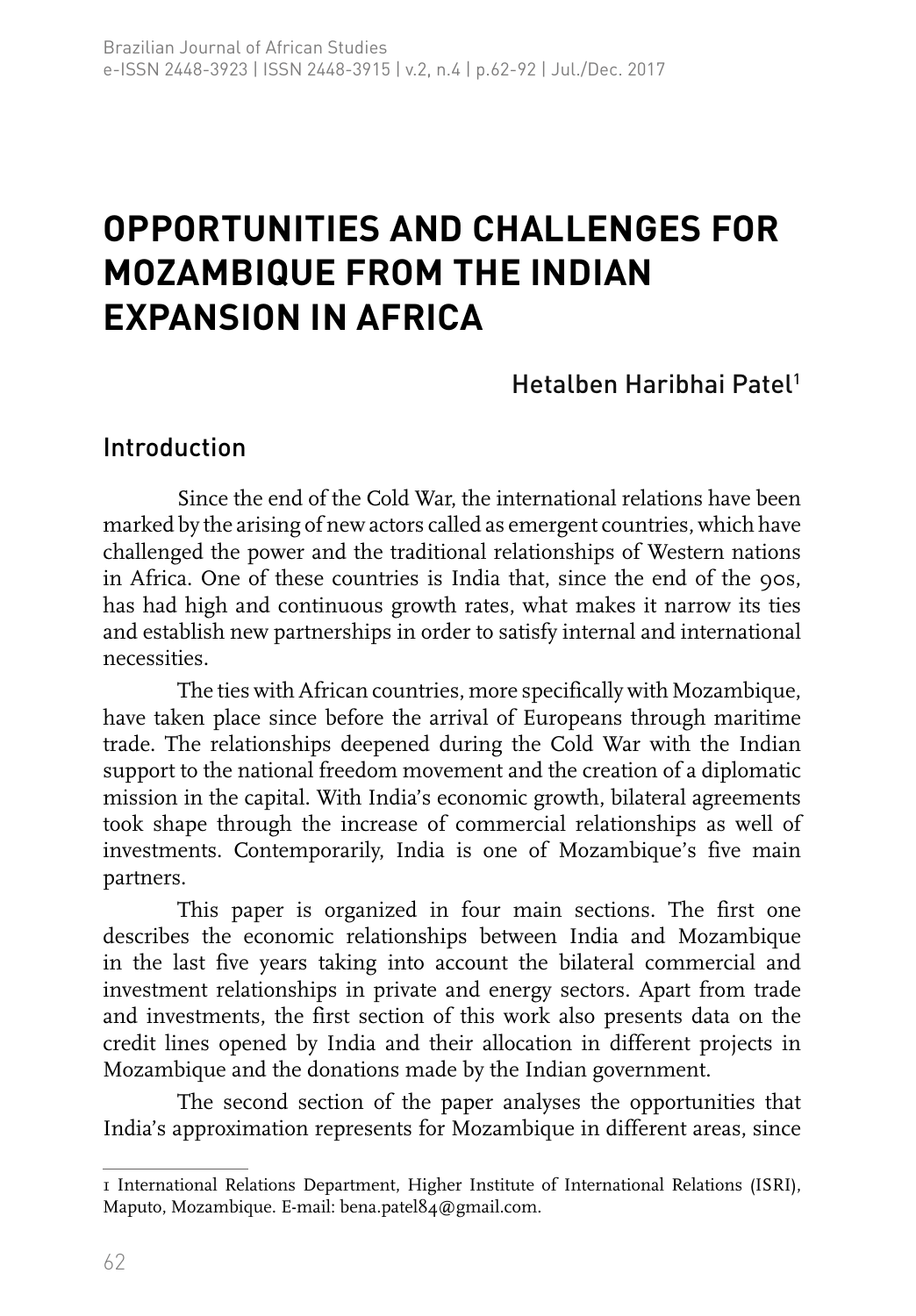India's economic growth and its interest in Mozambican resources and location enable cooperation to flourish and the development of strategic areas in Mozambique such as education, health and infrastructure. Even though, the opportunities can only be fully reached when the states become sufficiently prepared with strategic policies and specialized institutions on India. That way, the third section of the paper presents the main challenges that this opportunity represents for the Mozambican State.

With the completion of this article, we hope to answer the following question: what are the opportunities and challenges for Mozambique from the Indian Expansion to Africa?

# Economic Relationships between India and Mozambique

India arose, in the 21st century, as an important economic and political actor considered as a strategic partner for many African countries. The relationship between India and Africa is considered as centuries old and is based on trade. The political relationships were strengthened in the 20th century as we can observe through India's leadership in the Non-Aligned Movement and its support to national freedom movements in Africa. Mozambique has also received India's support in its liberation struggle and after its independence; India was one of the first countries to open an official representation in Mozambique<sup>2</sup>.



#### Graphic 1: GDP Growth of India

Source:http://statisticstimes.com/economy/gdp-growth-of-india.php

<sup>2</sup> http://mea.gov.in/Portal/ForeignRelation/India-Mozambique\_Relations.pdf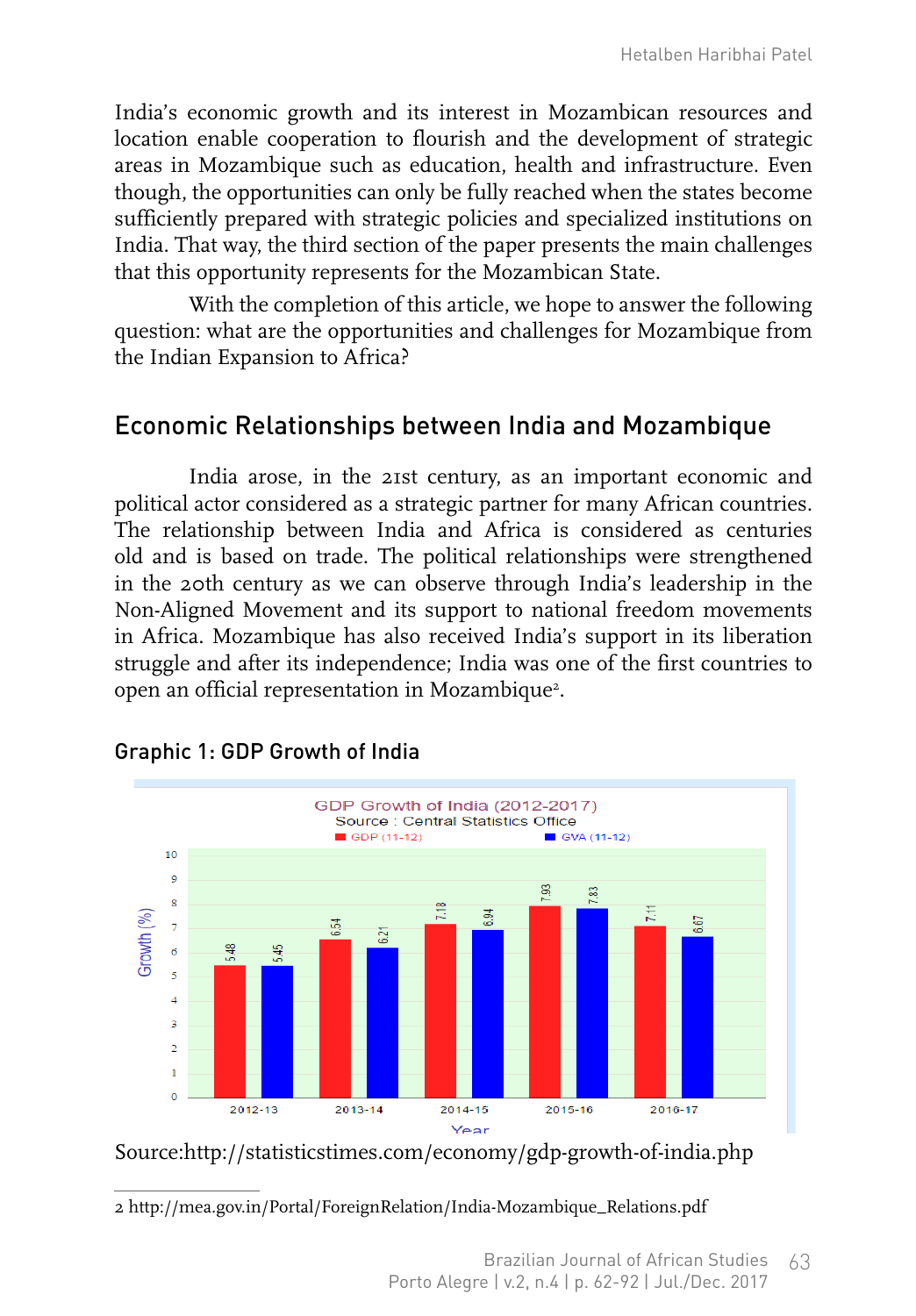Since the end of World War II, global economy has grown while accompanying changes in trade patterns, what is reflected by changes in the structure of the global economy. These changes include the arise of regional trade blocs, the "deindustrialization" of many advanced economies, the growing role of nations of Eastern Europe and the emergence of India and China (Bussière 2008). Recently industrialized countries, such as India, have increased substantially their share in global trade and in the exports of manufacturing goods. It should be noted that investments have also increased in the last years. Mozambique, in turn, since the signature of the general peace agreement of 1992 between the government and RENAMO (National Resistance of Mozambique), presents a political and economic stability that allows the economic growth in different areas and the economic cooperation with other partners, such as India.

The cooperative relationships between Mozambique and India have been rising in the last years, since a merely diplomatic cooperation turned into economic cooperation, notably through energetic investments (MINEC<sup>3</sup> 2007, 3-4). The South-South cooperation, highly fostered by India, can also be mentioned through economic and social projects which are funded by this nation in many developing countries such as Mozambique. We can also remark the active role India has played in the promotion of South-South cooperation and in the technology transfer to Mozambique for instance, we can mention the formations of Mozambicans<sup>4</sup> by ITEC/ SCAAP (*Indian Technical and Economic Cooperation Special Commonwealth Assistance for Africa Program*) and the construction of Maluana's technology park in Marracuene demonstrate the outcomes of this partnership for development<sup>5</sup>.

Even though, nowadays the synergies between India and Mozambique are fostered by the internal change of political and economic factors of both countries, what led to the deepening of their relationship in the last two decades. Besides political cooperation, which entails official visits and the signature of agreements in many key areas for both countries, the economic partnership with India has proved increasingly important for Mozambique. For instance, in the area of trade and investments, Mozambique remains in the leadership in Africa (alongside with Mauricio) as the country which receives more Indian investment amounts (CPI 2015). Indian investment through credit lines has helped to foster small and medium-sized enterprises, the creation of new jobs and job-learning for the inhabitants of the districts.

<sup>3</sup> Ministry of Foreign Affairs and Cooperation (2007).

<sup>4</sup> Currently, India is the country with the larger number of scholarships for Mozambicans.

<sup>5</sup> http://mea.gov.in/Portal/ForeignRelation/India-Mozambique\_Relations.pdf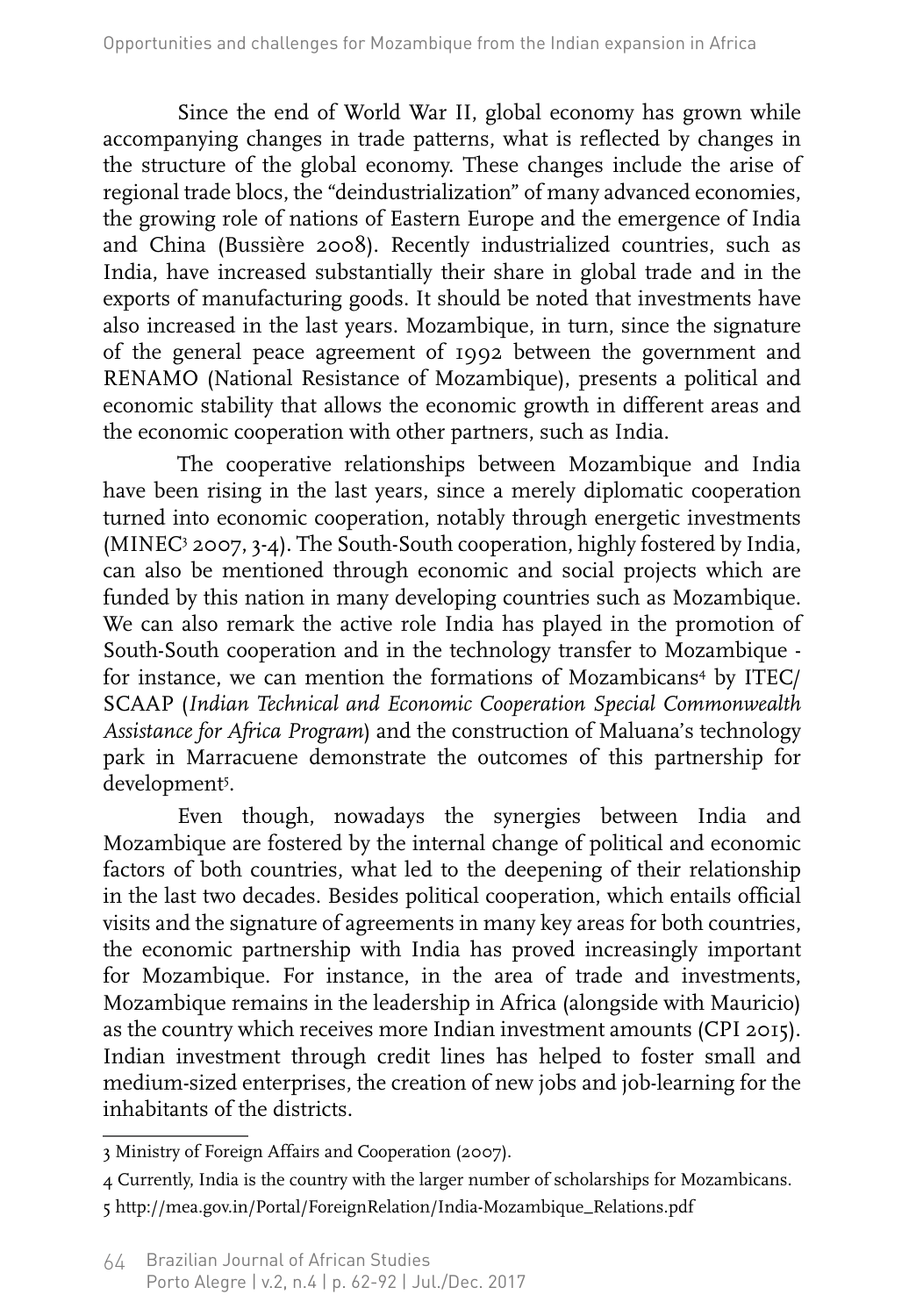According to IndiaTimes<sup>6</sup>, in 2025 India is going to host the 5th largest consumer market of the world. That way, we can conclude that, besides being a strategic investment partner, India can be an opportunity to foster Mozambican exports to the Asian market. Mozambique is also a strategic partner for India in many features: as a source of energetic resources such as coal and natural gas, access to the Indian Ocean with ports and corridors to SADC's market and partner in multilateral issues.

The trend to expand Indian interests to Africa through India Africa Forum Summit<sup>7</sup> may represent for Mozambique an opportunity to have a new strategic partnership for investment and the conquest of a new trade area (Asia) to export its goods as well as to counterbalance the presence of other partners such as Western countries and China. In this case, being prepared to cooperate strategically with India with aims of development is going to be a great challenge for Mozambique.

In order to diversify its sources of energetic resources, India signed last year (2016) a memorandum of understanding for the cooperation in gas and oil sectors and the production and marketing of boer-bean. The memorandum envisages a narrower cooperation between the investigation centers of both countries, the strengthening of capacity building and creation and intensification of technology<sup>8</sup>.

Besides the economy, the security area has also been privileged in the bilateral cooperation. Indian maritime navy has been supporting Mozambique in monitoring and protecting its coast since 2003 through the delivery of military ships during many conferences9. India's interests concerning the Indic Ocean on maritime piracy and reducing the Chinese "advance" provide a larger background for the cooperation between these two nations.

According to *World Economic Forum* (2017), India is currently one of the ten largest economies in the world despite being a developing economy<sup>10</sup>. Indian economic growth requires new markets for exports as well as new zones of investment, since its market already presents some signs of saturation, and raw materials to sustain its industries. Besides the necessity of raw materials, India has currently a very high internal demand

9 Ibid.

<sup>6</sup> http://articles.economictimes.indiatimes.com/2007-05-04/news/28422084\_1\_powerparity-middle- consumption

<sup>7</sup> The first Forum occurred in 2008, and others in 2011 and 2015.

<sup>8</sup> https://portugaldigital.com.br/mocambique-assina-acordo-de-cooperacao-com-a-india-naarea-de-petroleos-e- gas/

<sup>10</sup> https://www.weforum.org/agenda/2017/03/worlds-biggest-economies-in-2017/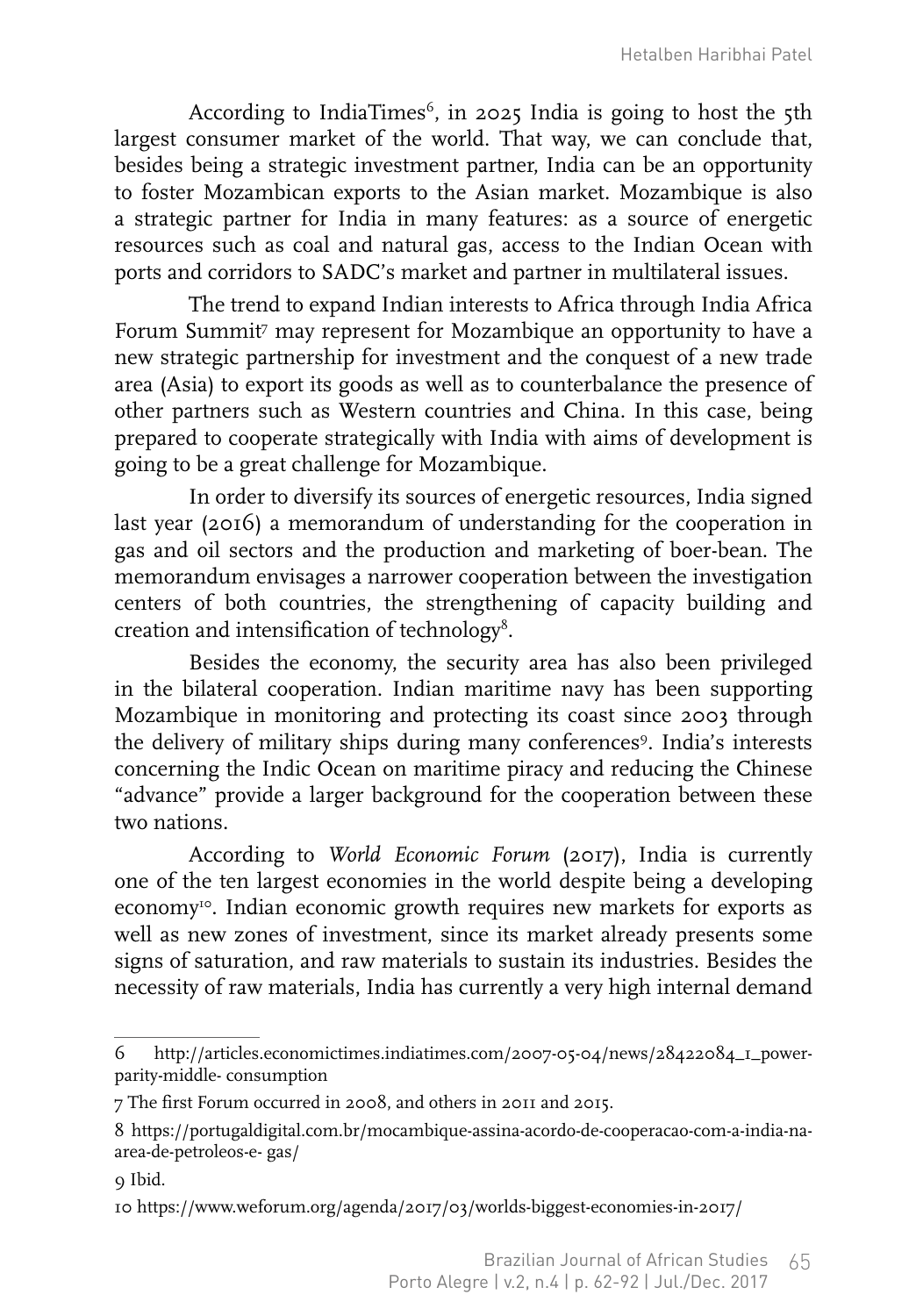for lentil (*pulses*) - around 7 million tons<sup>11</sup>.

The consumption of energetic resources in India has grown exponentially, as graphic 1 shows, since coal is at the top of necessities, followed by oil and natural gas. Despite having reserves of coal and natural gas in its territory, India remains importing these resources and launching many strategies in order to cooperate with other countries besides the developed ones, such as African nations. Even though, international competition is increasingly rigorous concerning the search for markets and sources of raw materials due to the presence of other BRICS' countries (Brazil, Russia, India, China and South Africa), that also look for African markets and resources.



### Graphic 2: Consumption of Energy in India

Source: World Energy Outlook (2015, 23).

In turn, Mozambique's economy is one of the poorest of the world, although having registered a remarkable growth in the last ten years (with a decrease in the last two years, since  $20I6$ <sup>12</sup>. Its economy is not diversified, and there are two main sectors: services and subsistence agriculture, and its exports are concentrated in primary goods. The lack of infrastructure in many key areas such as health, education and transformation industry does not allow improving living conditions of its citizens. The lack of jobs

11 http://clubofmozambique.com/news/india-mozambique-relations/ 12 http://www.worldbank.org/en/country/mozambique/overview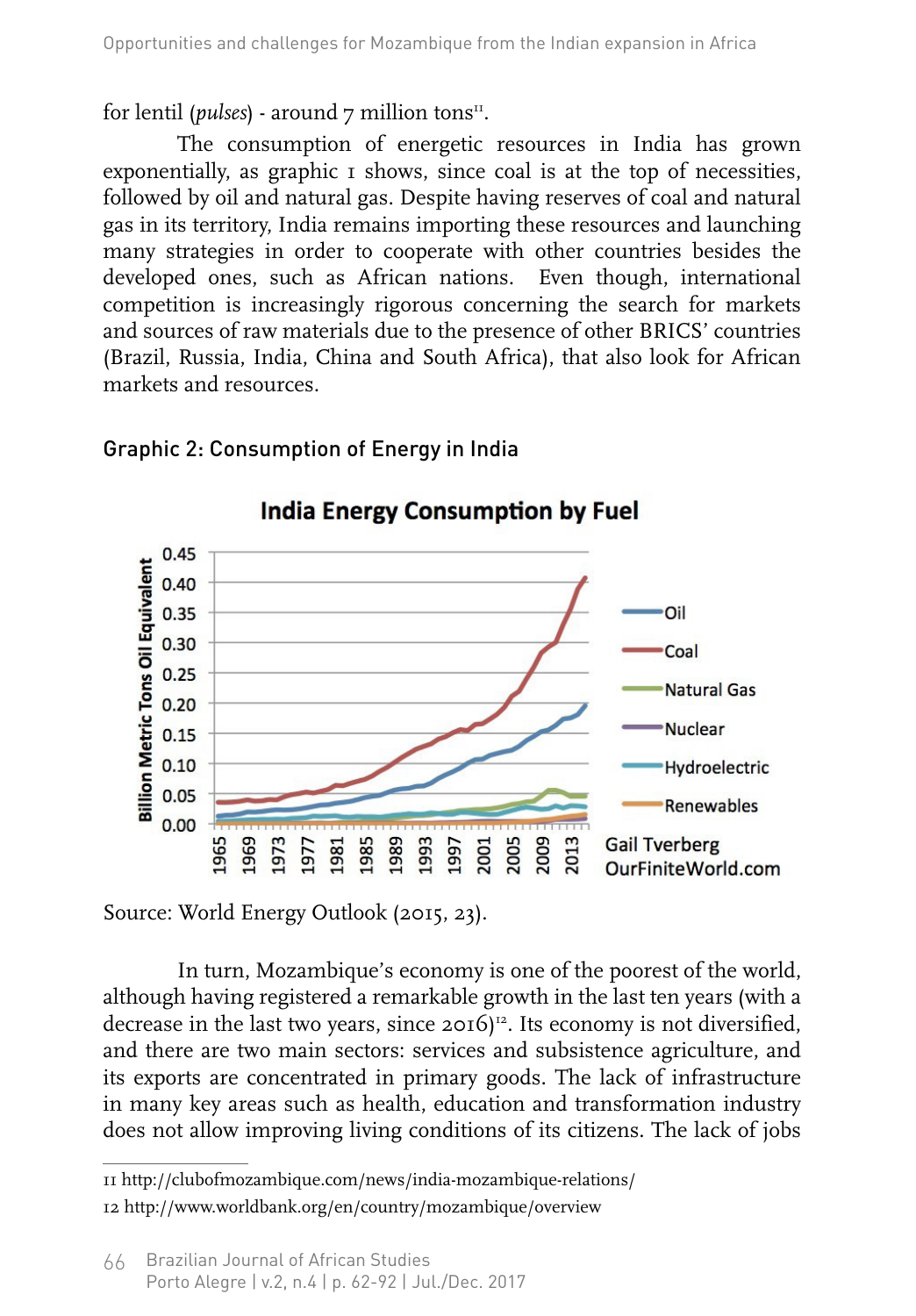and social inequalities are realities of the country, where the illiteracy (56% of the population) and malnutrition still have high indices, (*Ibid*). Despite the unfavorable socioeconomic conditions, Mozambique has geostrategic conditions, which stimulate India's interests, remarkably its geographic location, which allows land connection to many countries of Southern Africa, direct access to Indian ocean and the existence of large reserves of gas and coal.

The historic ties that these actors share has left the legacy of the sixth greatest Indian diaspora in Mozambique, with around 25 thousand  $citizers$  with Indian origin<sup>13</sup>. This diaspora has contributed to the deepening of political, economic and even security relationships between these two actors, even though, since the forum India Africa took place in 2008 and with the discovery of gas reserves, trade and investment relationships have been deepening significantly. Commercial relationships reached last year (2016) a peak of around two billion dollars, making India the third main export partner and the seventh greatest import partner<sup>14</sup>. Concerning the sector of public and private investments on gas, India has already invested around 6 billion dollars until 2016, and the predictions estimate that the same value is going to be invested until  $20Iq^{15}$ . The investments are also directed to the sectors of agro-processing, industry, health and technology transfer through credit lines of more than 500 million dollars granted by Indian government.

The above-mentioned partnership between India and Mozambique presents a scenario of exponent and long-lasting growth. Even though, socioeconomic realities between the two nations are quite different considering India's vigorous growth. The cooperation has created several opportunities such as investments and increased domestic production for export as well as the existence of non-traditional partners vis-a-vis the Western countries but also counter balance the presence of China in Mozambique. However, the opportunities also lead to some challenges, such as the necessity of having specific strategies/foreign policies for countries like India and strong economic policies to ensure the benefits for all Mozambicans and to keep strong the cultural system of the country.

# *Commercial relationships*

Commercial relationships between Mozambique and India has

<sup>13</sup> http://clubofmozambique.com/news/india-mozambique-relations/

<sup>14</sup> https://globaledge.msu.edu/countries/mozambique/tradestats

<sup>15</sup> http://www.hindustantimes.com/india-news/india-s-21st-century-african-partner-whymozambique-was- modi-s-first-stop/story-jPw0z4yQQbnWdddIOkvRAM.html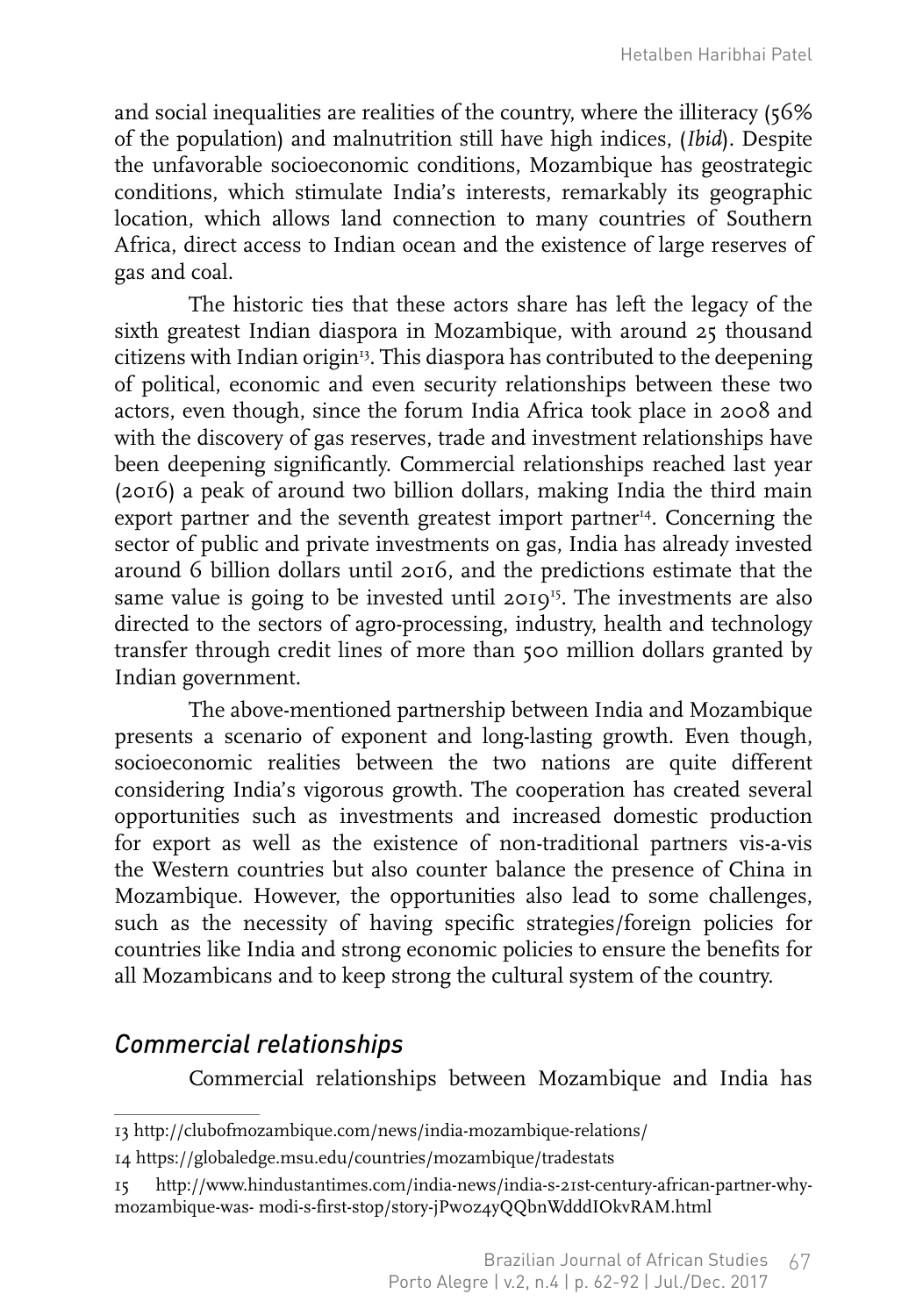faced a remarkable growth in the last years, as the table and graphic below demonstrate. Trade agreements between both countries and the meetings *Business to Business* (B2B) favor this area allowing for flourishing trade on both sides. Currently, there is a regular exchange between the Association of India Industries and the Conference of Economic Associations of Mozambique; furthermore, many companies participate of fairs and other trade events in their countries<sup>16</sup>. In 2008, India has launched the *Duty Free tariff Preference* (DFTP) scheme for African countries regarding many goods that India needed, inaugurating a new stage in its commercial relationships with Mozambique. The following table presents the outcomes of commercial relationships between both countries:

| <b>YEAR</b> | <b>Exports to India</b> | <b>Imports from</b><br>India | TOTAL (\$)    |
|-------------|-------------------------|------------------------------|---------------|
| 2011        | 87,226,000              | 570,581,986                  | 657,807,986   |
| 2012        | 155,071,477             | 888,370,298                  | 1,043,441,775 |
| 2013        | 679,568,019             | 1,615,537,505                | 2,295,105,524 |
| 2014        | 387,581,666             | 1,957,866,296                | 2,345,447,962 |
| 2015        | 339,036,471             | 1,476,709,553                | 1,815,746,024 |
| 2016        | 408,410,289             | 874,082,277                  | 1,282,492,566 |

### Table 1: Bilateral Trade India-Mozambique

Source: See footnote<sup>17</sup>

It was possible, through the examination of the table, to draw the corresponding graphic, which eases the observation of the growth of the bilateral trade. Although trade with India is still deficient on the Mozambican side, the data show the growth of Mozambican exports indicating an increase in domestic production and, consequently, an increase in its income.

<sup>16</sup> https://www.mea.gov.in/Portal/ForeignRelation/Mozambique\_July\_2016.pdf 17 Source: http://comtrade.un.org/db/dqBasicQueryResults.a-px?px=HS&cc=TOTAL&r=50 8&p=699&rg=2&y=2016,2015,2014,2013,2012,2011&so=8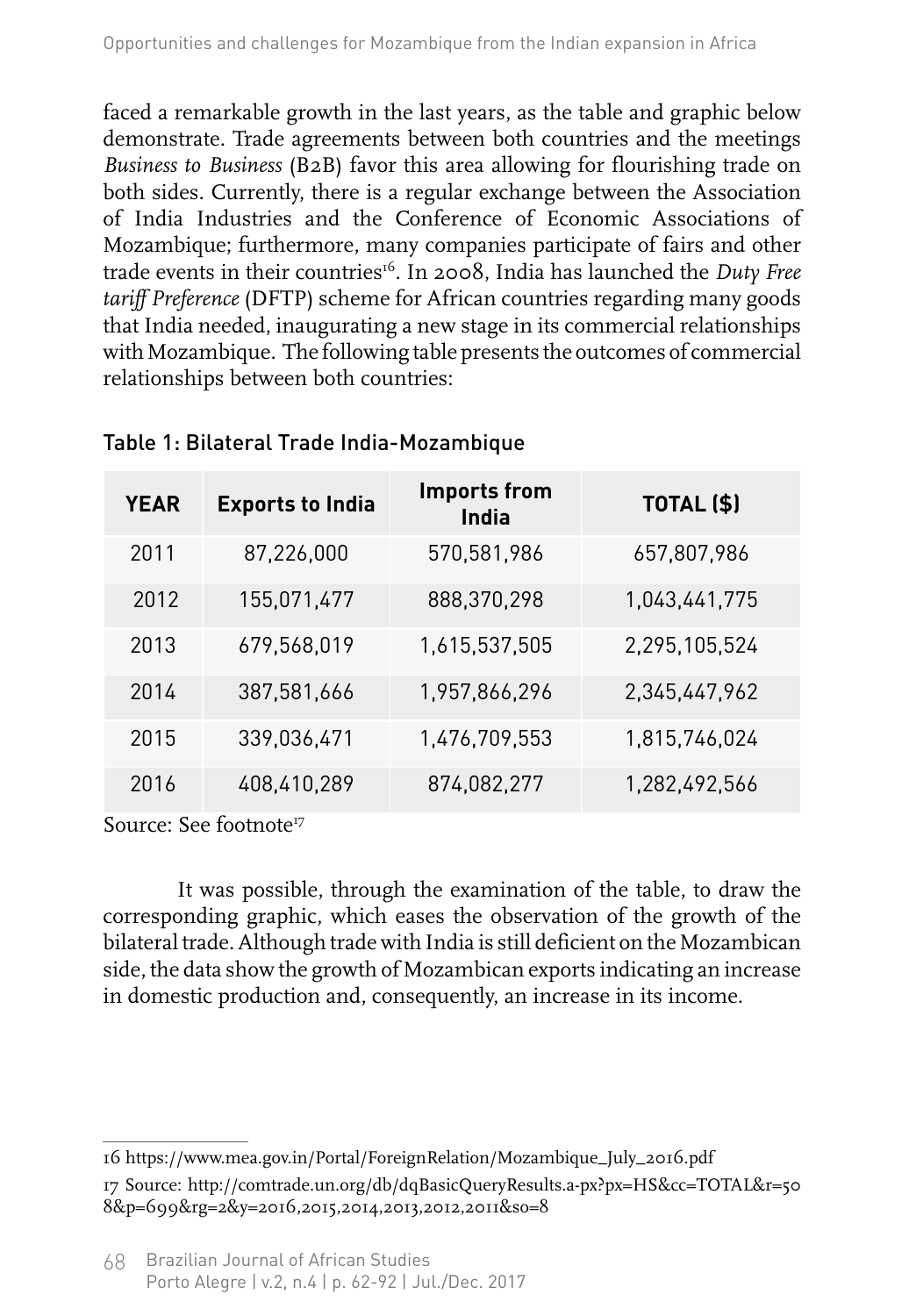

# Graphic 3: Bilateral Commercial Relationships

Source: Elaborated by the author based on data from INE.

So, we present the table regarding the main exported goods by India to Mozambique. With the accomplishment of *India Africa Forum Summit*  since 2008, India was able to open the preferential access of African states such as Mozambique to its market. This access includes the exemption of tax rates for some goods as well as the end of double taxation of Mozambican exporters. The business forums which are promoted by the trade leaders (both public and private sector) in both countries have also allowed the knowledge of markets and the flow of bilateral trade.

### Table 2: Main Goods Exported to India

| No.            | <b>DESCRIPTION OF THE GOODS</b>                              | 1000<br>(USD) |
|----------------|--------------------------------------------------------------|---------------|
| 1 <sub>1</sub> | 2704 - Coke and semi-coke of coal, of lignite or of peat     | 274,671       |
| 2.             | 2614 - Titanium ores and concentrates                        | 20,074        |
| 3.             | 7103 - Precious and semi-precious stones                     | 18,361        |
| 4.             | 0713 - Dried or shelled leguminous vegetables                | 15,766        |
| 5.             | 2615 - Metals of niobium, tantalum, canadium or<br>zirconium | 4,929         |
| 6.             | 7204 - Waste and scrap of cast iron                          | 1,562         |
| 7.             | 2824 - Lead oxides; red lead and orange lead                 | 967           |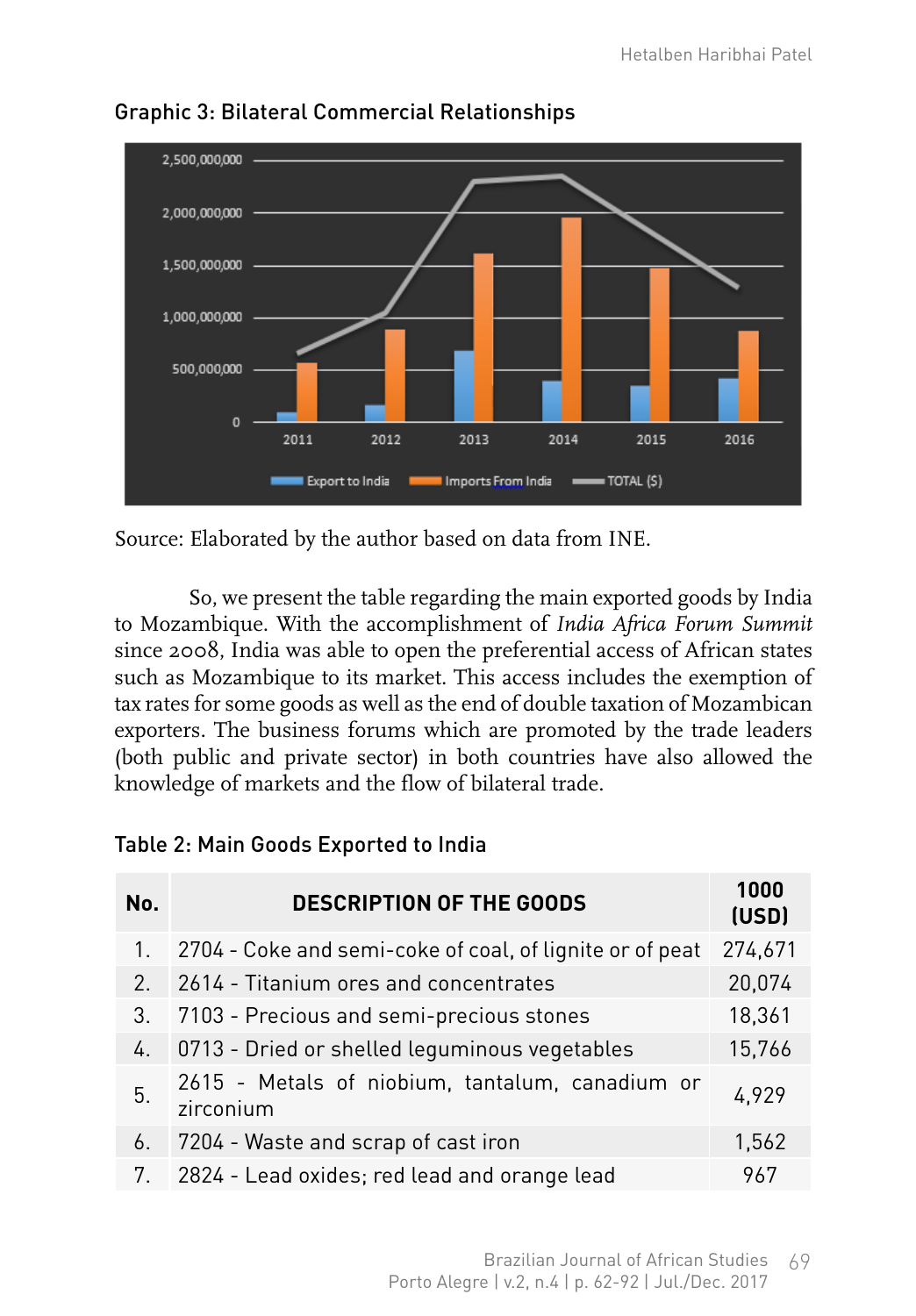| 0801 - Cashew nut and coconut                          | -713 |
|--------------------------------------------------------|------|
| 9. 7404 - Copper waste and scrap                       | -537 |
| 10. 2005 - - Not frozen horticultural products in acid | 478  |

Source: INE18 (2015)

Concerning India's most imported goods, we can mention medicines, cars, motorcycles and rice. At a global scale, India is in the leadership of countries exporters of generic medicines<sup>19</sup>, and accessible medical tourism has attracted many Mozambicans who choose to carry their treatments in India rather than in South Africa.

### Table 3: Main goods imported by India

|    | <b>DESCRIPTION OF THE GOODS</b>                                         | 1000 (USD) |
|----|-------------------------------------------------------------------------|------------|
| 2. | 3004 - Medicins in doses for retail sales                               | 132,725    |
| 3. | 8704 - Motor vehicles for the transport of goods                        | 13,114     |
| 4. | 8712 - Bycicles and other cycles with no motor                          | 11,009     |
| 5. | 1006 - Rice                                                             | 7,196      |
| 6. | 8544 - Insulated conductors for electric use                            | 6,461      |
| 7. | 3002 - Animal blood, serums for therapeutic uses                        | 6,064      |
| 8. | 7010 - Big bottles, bottles, covers and similar<br>products             | 4,568      |
| 9. | 5407 - Woven fabrics of synthetic filament                              | 4,349      |
| 10 | 6309 - Worn clothing and other worn textile<br>articles                 | 4,293      |
| 11 | 4901 - Printed books, brochures, leaflets and<br>similar printed matter | 3,909      |

Source: INE (2015).

## *Mozambique's main trade partners*

With the growth of bilateral trade, India is already one of Mozambique's ten most important partners in imports and exports, as the following graphics demonstrate.

18 National Institute of Statistics of Mozambique

<sup>19</sup>https://www.ibef.org/IndiaNowMagazine\_e-Versions/Vol-3-Issue-6/files/assets/ downloads/page0018.pdf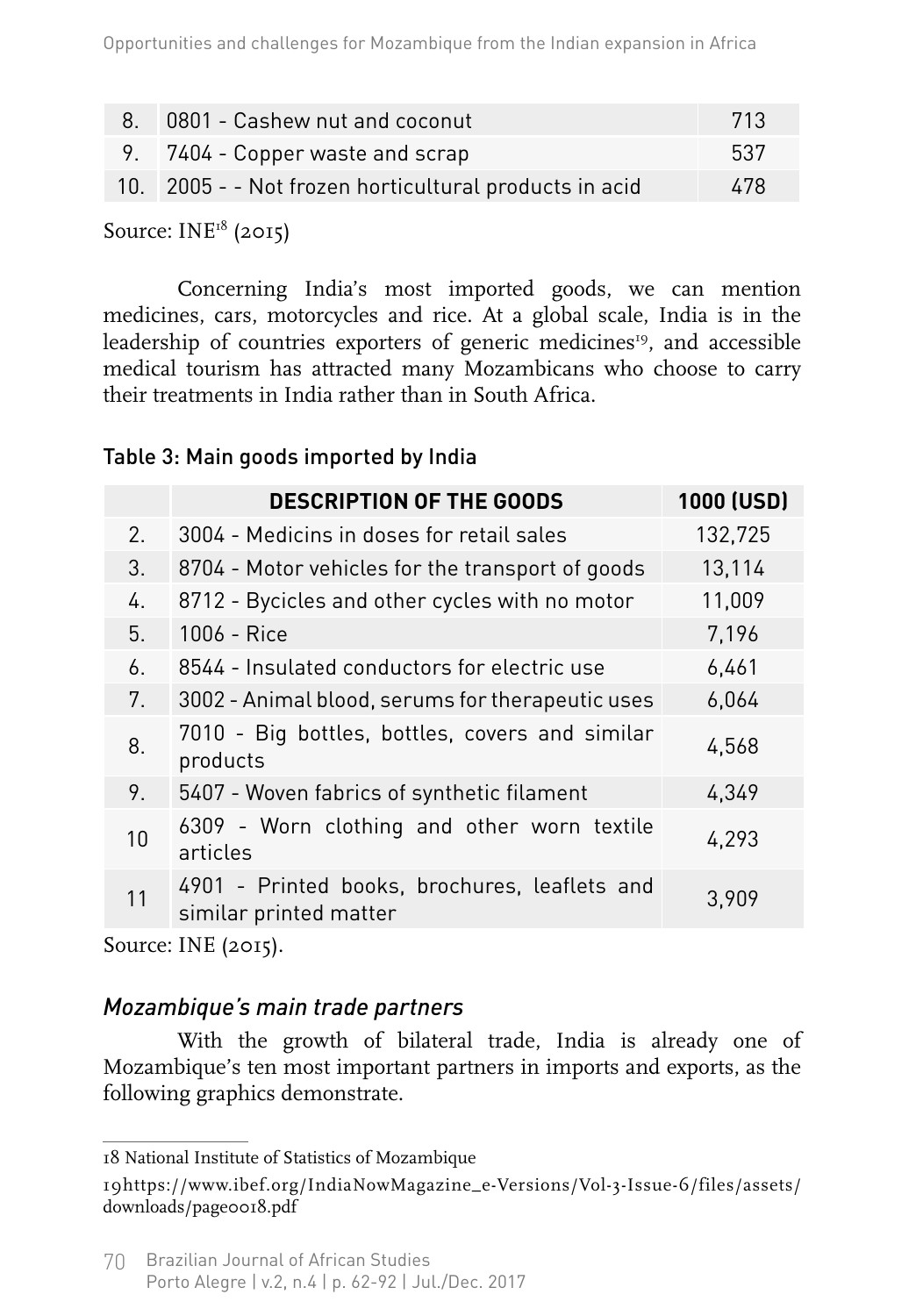

## Graphic 4: Mozambique's Main Exporting Partners (2015)

Source: https://globaledge.msu.edu/countries/mozambique/tradestats

India is already in the third position of Mozambique's biggest importers, what highlights the eminence of its partnership with the African country. In terms of Mozambique's importing partners, South Africa and China lead the ranking, and India occupies the 7th position.

Graphic 5: Mozambique's Main Importing Partners (2015)

| <b>Top 10 Import Partners</b> | Import Volume (\$) |
|-------------------------------|--------------------|
| South Africa                  | \$2,380,229,257    |
| China                         | \$986,859,118      |
| Netherlands                   | \$574,706,480      |
| Portugal                      | \$456,521,533      |
| Bahrain                       | \$411,060,595      |
| <b>United Arab Emirates</b>   | \$341,647,564      |
| India                         | \$316,479,419      |
| France                        | \$270,166,893      |
| Japan                         | \$243,140,839      |
| <b>United States</b>          | \$195,018,352      |

Source: https://globaledge.msu.edu/countries/mozambique/tradestats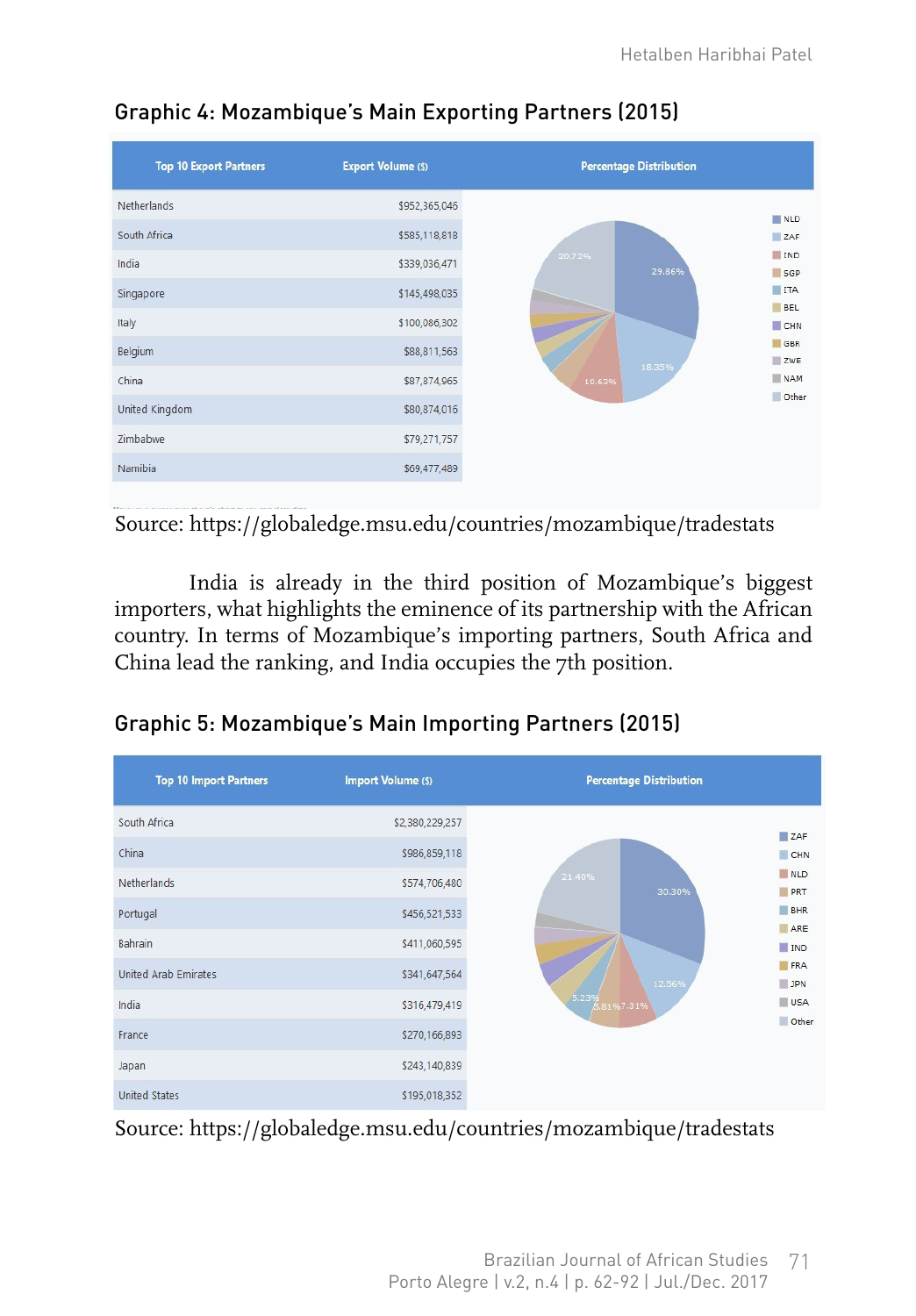Although Mozambique still faces a deficit in the trade balance with India, acknowledging that there is a wide disparity in terms of the size of the economy, the outcomes are positive for Mozambique, since they allow the increase of national production, job creation, chain development, access to the international market and its rules and in turn improving competitiveness at national and regional level.

# *Investment Relationships*

Indian investment in Mozambique is eminently made in the area of energetic resources. According to CIP (2016), India is one of the ten countries with larger investments in Mozambique, while China occupies the leadership. India's DFI can be subdivided in two categories; namely, private enterprises and enterprises with state participation. Apart from the energetic resources, other areas which receive investments are agroprocessing, mine industry, infrastructure, transports, science, technology and public works. Investments are made by Exim Bank of India through credit lines, underlining that around 75% of the credit value must be allocated in the purchase of Indian goods. Indian commercial banks such as Punjab National Bank (PNB) and Central Bank of India (CBI) are currently interested in establishing partnerships in order to open a bank in Mozambique with the aim of supporting Indian investments and the bilateral trade (MINEC 2014).

## *Investment in the energy sector*

The main investments are directed to the gas sector, which has already received more than 7 billion dollars from Indian companies in the Rovuma Basin, that is to say 30% of the Rovuma Basin Bloc 1, competing with the American enterprise *Anadarko*. It is expected that more than 6 billion dollars be invested until 2019<sup>20</sup>, when the first liquefied gas exports to India are expected. The following table makes a distinction regarding investments made in the sectors of coal, gas and other minerals such as gemstones and metals. The following chart presents the main Indian investments in the energy sector.

<sup>20</sup>http://www.jornaleconomico.sapo.pt/noticias/mocambique-empresas-indianasinvestem-16-mil-milhoes-ate-2019-17449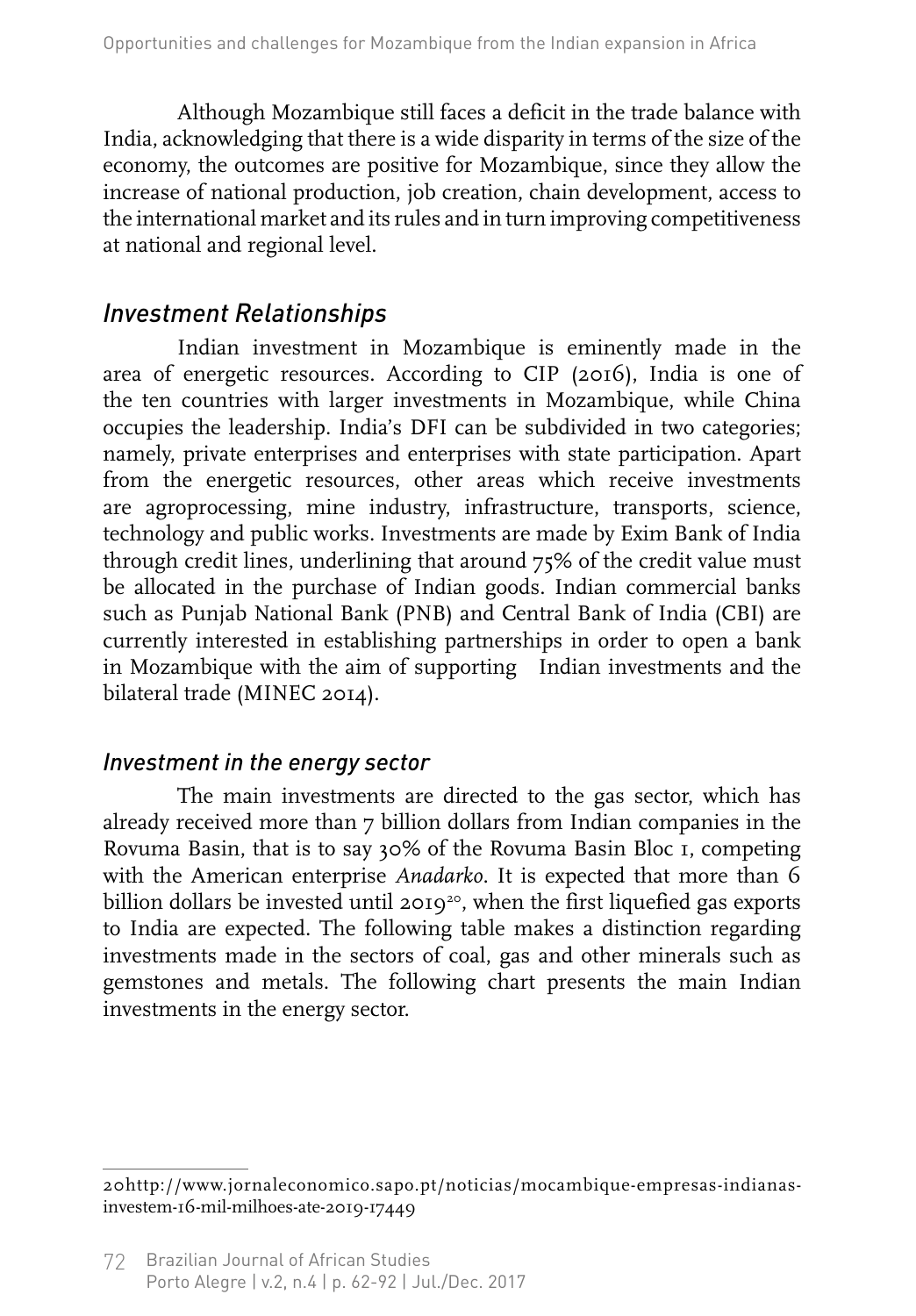| Coal                                                                                                                                                                                                                                        | Gas                                                                                                                                                                               | <b>Other Minerals</b>                                                                   |
|---------------------------------------------------------------------------------------------------------------------------------------------------------------------------------------------------------------------------------------------|-----------------------------------------------------------------------------------------------------------------------------------------------------------------------------------|-----------------------------------------------------------------------------------------|
| <b>International Coal</b><br>Ventures Private Limited<br>(ICVL), investment<br>projection of 500\$ Million <sup>21</sup><br>(Benga (65%) coal mine<br>right of prospection<br>bought from Rio Tinto).<br>Other 35% belong to Tata<br>Steel. | ONGC, (Rovuma,<br>Niassa) with 7.12\$<br>billion investment <sup>22</sup>                                                                                                         | Osho Cimentos<br>Limitada,<br>limestone,<br>Nacala,<br>Nampula;                         |
| JSPL Mozambique,<br><b>Natural Resources</b><br>Mozambique, Coal, Iron<br>and associated minerals.<br>Mutarara, Tete;                                                                                                                       | BPRL, (Rovuma,<br>Niassa) \$500 million<br>investment <sup>24</sup> .                                                                                                             | Osho Minerals<br>Limitada, Base<br>Metals and<br><b>Precious Metals</b><br>Zumbo, Tete; |
| US\$180 million <sup>23</sup>                                                                                                                                                                                                               |                                                                                                                                                                                   |                                                                                         |
| Osho Gremach Mining<br>Lda, Moatize, Província de<br>Tete                                                                                                                                                                                   | Videocon (Rovuma,<br>Niassa) ONGC<br>Videsh Ltd (OVL) and<br>Oil India Ltd (OIL)<br>have completed<br>the acquisition of<br>Videocon Group's 10<br>per cent stake <sup>25</sup> . | Osho Diamantes<br>Limitada, Base<br>Metals and<br>Precious Metals,<br>Tsangano, Tete;   |

# Table 4: Indian Companies in the Energy Sector

Source: Elaborated by the author based on data from MIREM<sup>2122232425</sup>

# *Indian Investment in the Private Sector*

<sup>21</sup>http://www.mining-technology.com/news/newsicvl-to-invest-500m-in-mozambique-coalmine-projects-4417591

<sup>22</sup>http://zeenews.india.com/business/news/companies/ongc-to-invest-3-bn-more-inmozambique-gas-field\_95436.html

<sup>23</sup>http://www.mozahub.com/en/mozambique-news/1775-mozambican-mining-companiesforecast-combined- production-of-75-million-tons-of-coal

<sup>24</sup>http://www.thehindubusinessline.com/companies/mozambique-gas-to-fuel-bpcls-nextgrowth-phase/article6228790.ece

<sup>25</sup>http://businesstoday.intoday.in/story/ovl-oil-complete-videocon-stake-acquisitionmozambique-gas- field/1/202137.html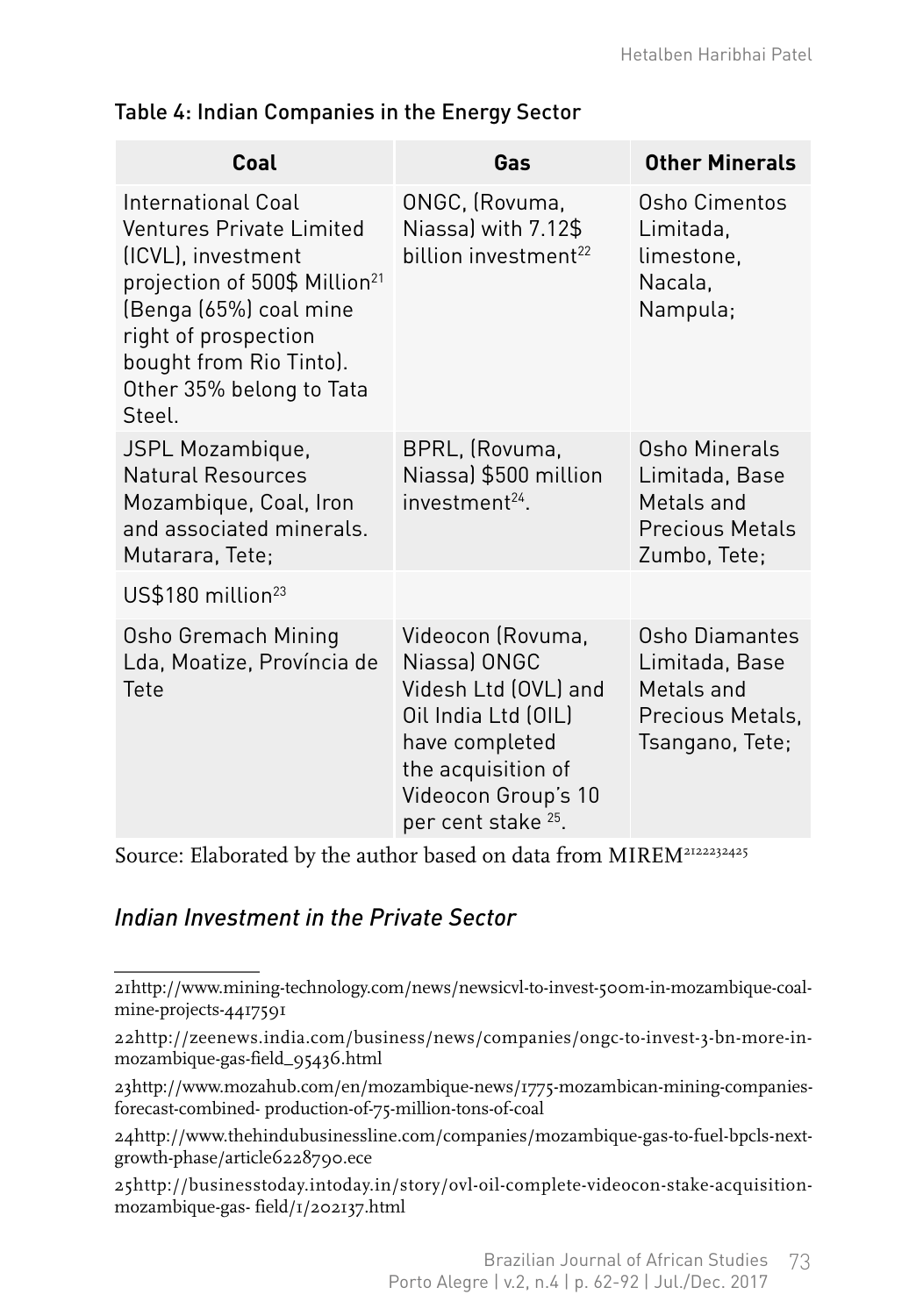Indian investment in the private sector has occurred in several sectors of the Mozambican economy, enabling the growth of small and medium-sized companies in the district areas<sup>26</sup>. The main areas of Indian investment are industry, agrobusiness, construction industry and agriculture. The following table presents some data concerning the Indian investments from 2010 until 2015 and indicates how many jobs have been created.

| Year | Investments (US\$) | <b>Number of Jobs</b> |
|------|--------------------|-----------------------|
| 2010 | 10,689,369         | 3,048                 |
| 2011 | 8,582,595          | 3,581                 |
| 2012 | 10,937,250         | 1,202                 |
| 2013 | 7,173,593          | 1,128                 |
| 2014 | 8,462,907          | 1,639                 |
| 2015 | 45,845,714         | 4.096                 |

| Table: 5 Indian Investments / Number of Jobs |  |
|----------------------------------------------|--|
|----------------------------------------------|--|

Source: Centro de Promoção de Investimentos, Mozambique (2015).

The investments in sectors such as industry and agrobusiness enable the growth of small and medium-sized enterprises in Mozambique as well as human capital formation and the creation of jobs at the level of cities and communities.

In order to comprehend the table above, we present the following graphic:



#### Graphic 6: Number of Jobs/Indian Investments

Source: CPI (2015)

<sup>26</sup> For more details, see the table referred to Indian investments in the private sector.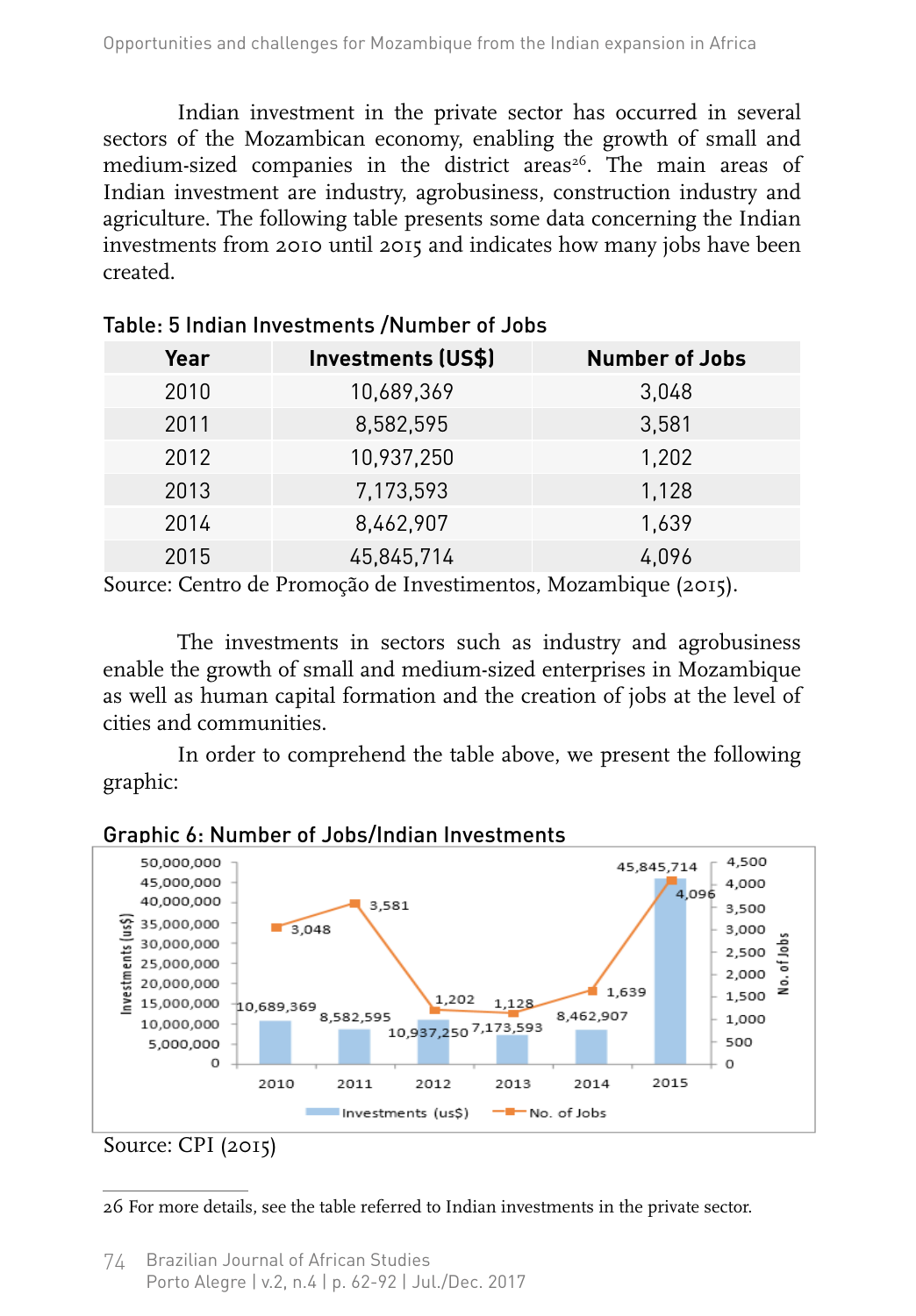The number of jobs created corresponds to the level of investments made by India, what demonstrates the positive data for the Mozambican market. Apart from the technology and know-how transfers, the installation of different infrastructures allows the boosting of rural zones.

# *Special Economic Zones (SEZ)*

In Mozambique, the investments in Special Economic Zones (SEZ) are led by Brazil, and India occupies the 6th position. The production allowed by the investments in the SEZ are important for both national and international markets, yet it is still impossible to present outcomes on Indian reinvestments, since they are still benefited of tax exemptions. Furthermore, conclaves between India and Mozambique are important for the attraction of Indian investments in Mozambique and create opportunities for Mozambican private sector.

One of the factors which most benefit Mozambique in investments in SEZs are the energetic resources needed by India and the geographic location with direct access to the ocean. These investments promote Mozambique's image in the international field and the possibility to attract investments from other countries.

| Year  | <b>Projects</b>                                                            | <b>Province</b>                 | Regime     | People<br>employed | <b>FDI (US\$)</b> |
|-------|----------------------------------------------------------------------------|---------------------------------|------------|--------------------|-------------------|
| 2009  | 2 (Simba Steel, S.A.<br>e Damodar Ferro.<br>Limitadal                      | Nampula<br>(Nacala)             | <b>ZEE</b> | 562                | 2.804.597,00      |
| 2010  | 2 (Sesame<br>Cleaning Machine E<br>Agroprocessors &<br>Exporters, Limitada | Nampula<br>(Nacala)             | <b>ZEE</b> | 88                 | 2.856.753,00      |
| 2011  | $\mathbf{0}$                                                               |                                 |            |                    | 0,00              |
| 2012  | 1 (Gravita, Ltd)                                                           | Maputo<br>(Cidade da<br>Matola) | <b>ZFI</b> | 85                 | 1.621.060,00      |
| 2013  | 1 (MMI Integrated<br>Steel Mills )                                         | Nampula<br>(Nacala)             | <b>ZEE</b> | 225                | 30.680.000,00     |
| Total | 6                                                                          |                                 |            | 960                | 37.962.410,00     |

#### Table 6: Indian Investments in Special Economic Zones

Source: GAZEDA (2013, 1-4).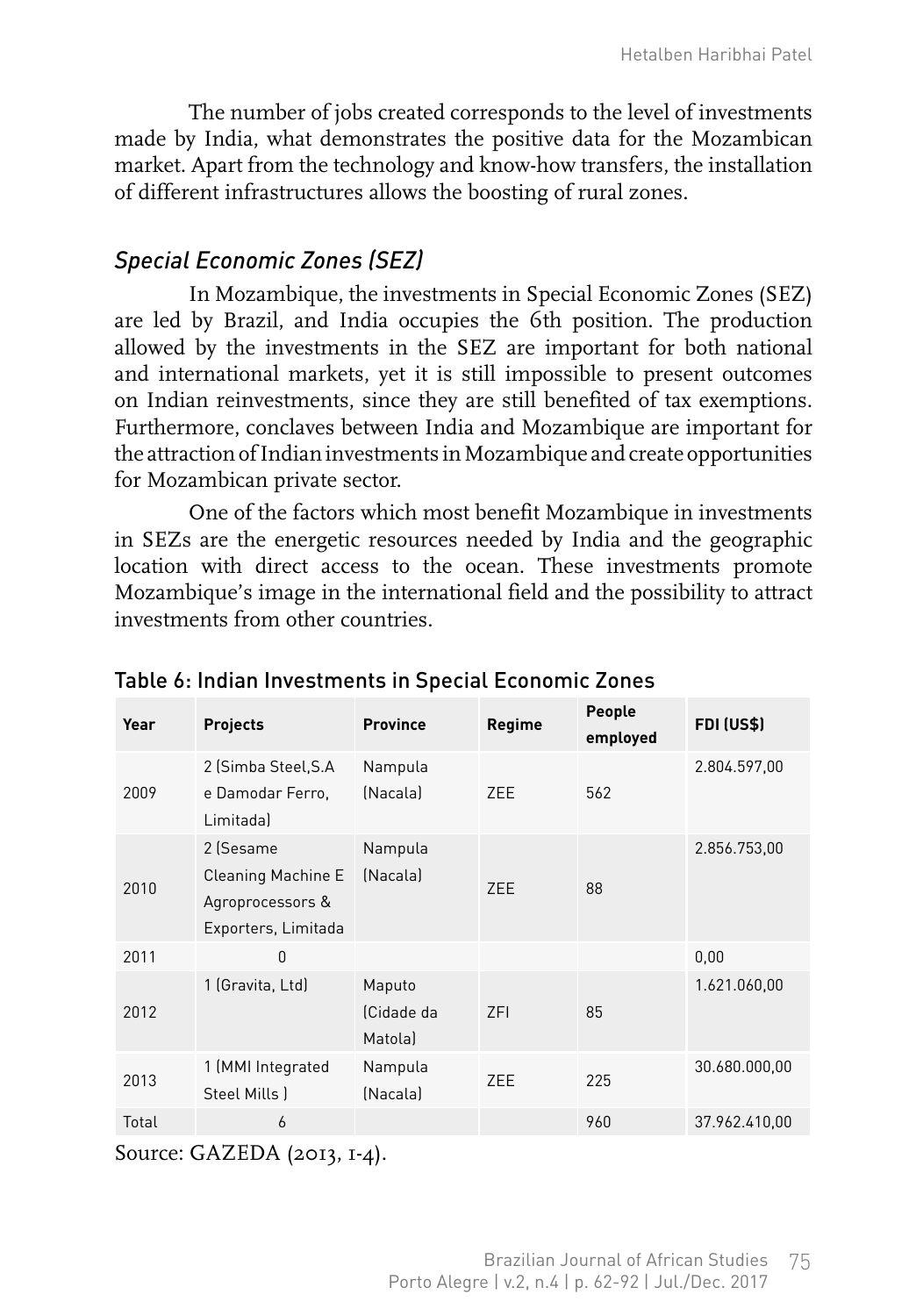# *Lines of Credits*

India has extended two lines of credits (LOCs) worth 140 million dollars for many infrastructure projects, agriculture as well as energy before 2010, and another 500 million dollars for Mozambique<sup>27</sup>. Bellow we present two tables referring to the projects finanded by India on the basis of the two lines of credits. The tables present the data about the projects and the recipient zones.

| <b>Sector</b>                                   | Project                                                  | Location                            |                                                                                                            | Value $^{28}$ | <b>End Date</b> | <b>Status</b>                                     |
|-------------------------------------------------|----------------------------------------------------------|-------------------------------------|------------------------------------------------------------------------------------------------------------|---------------|-----------------|---------------------------------------------------|
|                                                 |                                                          | <b>Province</b>                     | <b>District</b>                                                                                            |               |                 |                                                   |
| Agriculture                                     | Production<br>and integral<br>exploitation of<br>coconut | Zambézia                            | Quelimane                                                                                                  | 2.00          |                 |                                                   |
|                                                 | Development<br>of rural water<br>(STEP 1)                | Zambézia e<br>Nampula               |                                                                                                            | 8.00          |                 |                                                   |
| <b>Public</b><br>Works and<br><b>Habitation</b> | Development<br>of rural water<br>(STEP <sub>2</sub> )    | Zambézia e<br>Nampula               | [Zambézia <sup>29</sup> ]<br>e Moma,<br>Mogovolas,<br>Memba,<br>Monapo,<br>Eráti,<br>Meconta<br>(Nampula). | 20.00         | March<br>2012   | <b>Projects</b><br>concluded<br>until May<br>2013 |
| <b>Energy</b>                                   | Electrification<br>of High<br>Zambézia                   | Zambézia                            |                                                                                                            | 10.00         |                 |                                                   |
|                                                 |                                                          | Gaza                                | Massingir,<br>Mabalane                                                                                     | 19.50         | October<br>2012 |                                                   |
|                                                 | Rural<br>electrification                                 | Inhambane,<br>Nampula e<br>Zambézia | Mabote,<br>Funhaloro,<br>Mongicual<br>e lalaua.<br>Chinde e<br>Lugela.                                     | 30.00         | May 2013        |                                                   |

## Table 7: First line of credit (139.5 million dollars)

<sup>27</sup> http://www.hicomind-maputo.org/maputo.php?id=Development%20Assistance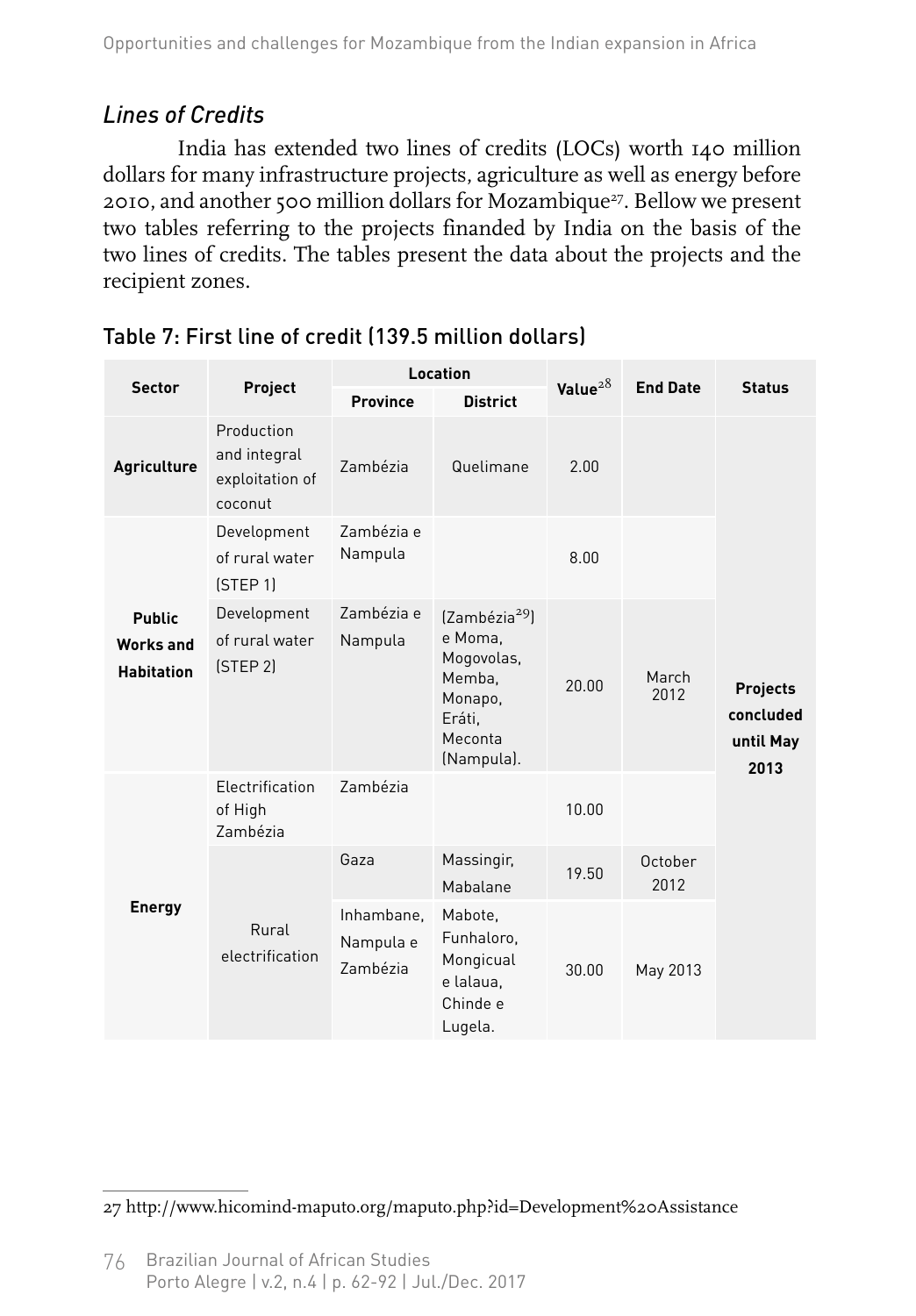| <b>Science and</b><br><b>Technology</b> | Creation of a<br>Science and<br>Technology<br>Park in<br>Maluana  | Maputo           | Manhiça                                                                     | 25.00 | November<br>2014 |           |
|-----------------------------------------|-------------------------------------------------------------------|------------------|-----------------------------------------------------------------------------|-------|------------------|-----------|
| <b>Energy</b>                           | Electrification<br>of the<br>provinces of<br>Niassa and<br>Manica | Manica<br>Niassa | Machaze<br>Muembe,<br>Mavago,<br>Ngauma,<br>Majune,<br>Manimba,<br>Lichinga | 25.00 | December<br>2013 | In course |
| <b>Total</b>                            |                                                                   |                  |                                                                             | 139.5 |                  |           |

Source: Mozambican Government (2014).<sup>2829</sup>

Projects benefiting from the credit lines reflect important sectors such as rural electrification and irrigation water drilling in different districts of the country allowing for inclusive growth. Most of the population has no access to potable water and electricity, what creates many constraints to rural development, such as agricultural mechanization and the installation of agroprocessing industries.

#### Tabela 8: Second Line of Credit (500 Million Dollars)

| <b>Sector</b>           | Location                                                                  |                 |                      |                   | <b>Request</b>                              | <b>Status</b>                          |
|-------------------------|---------------------------------------------------------------------------|-----------------|----------------------|-------------------|---------------------------------------------|----------------------------------------|
|                         | Project                                                                   | <b>Province</b> | <b>District</b>      | Value $3^{\circ}$ | <b>Date</b>                                 |                                        |
| Energy/<br><b>FUNAE</b> | Construction<br>of a factory<br>for Solar<br>Photovoltaic<br>Modules $3I$ | Maputo          | Boane                | 13.00             | during<br>the joint<br>committee<br>of 2009 | Concluded<br><b>(November</b><br>2013) |
|                         | Increase of                                                               | Gaza            | Manjacaze            |                   |                                             |                                        |
|                         | productivity<br>of rice, wheat<br>and corn in                             | Tete            | Tsangano<br>Angonia  |                   |                                             |                                        |
| <b>Science</b>          | Mozambique                                                                | Messica-        |                      |                   |                                             |                                        |
| and                     |                                                                           | Manica          | Nhacondja,<br>Bárue- | 20.00             | 05/13/2011                                  | In course                              |
| <b>Technology</b>       |                                                                           |                 | Catandica            |                   |                                             |                                        |
|                         |                                                                           | Sofala          | Caia                 |                   |                                             |                                        |
|                         |                                                                           | Nampula         | Moma,<br>Angoche     |                   |                                             |                                        |

<sup>28</sup> Millions of US Dollars.

<sup>29</sup> Morrumbala, Maganja da Costa, Ile, Alto Molócue, Gurue, Gilé, Lugela, Milange, Mocuba, Mopeia, Nmacurra, Namarroi, Nicoadala e Pebane.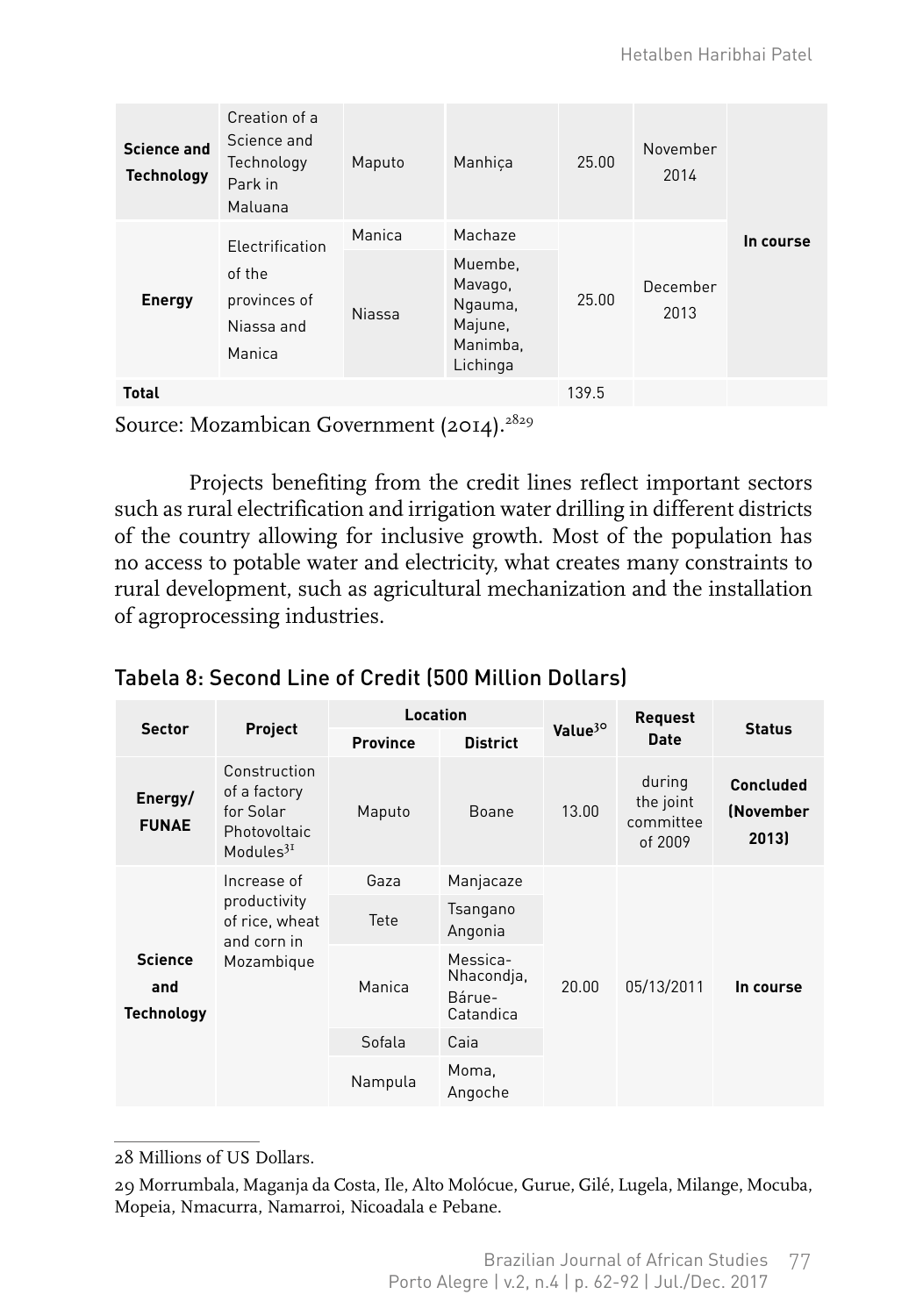Opportunities and challenges for Mozambique from the Indian expansion in Africa

| Energy/<br><b>EDM</b>                                  | Quality<br>improvement<br>of water<br>supply             | Maputo                           | Boane,<br>Moamba,<br>Matutuine,<br>Manhiça e<br>Namaacha<br>Cidade de<br>Maputo | 25000  | 02/25/11 |                               |
|--------------------------------------------------------|----------------------------------------------------------|----------------------------------|---------------------------------------------------------------------------------|--------|----------|-------------------------------|
|                                                        |                                                          | Zambézia                         |                                                                                 |        |          |                               |
|                                                        | Development<br>of rura water<br>(step III)               | Nampula                          | <b>All Districts</b>                                                            | 19.72  | 03/09/11 | In the launch<br>phase /      |
|                                                        |                                                          | Manica                           |                                                                                 |        |          |                               |
|                                                        |                                                          | Sofala                           |                                                                                 |        |          |                               |
| <b>Public</b><br><b>Words and</b><br><b>Habitation</b> | Construction<br>of the road<br>Tica-Buzi<br>[New Sofala] | Sofala                           | Tica-Buzi                                                                       | 149 72 | 03/22/11 | conclusion of<br>competitions |
|                                                        |                                                          | Zambézia<br>(400 houses)         | Nicoadala                                                                       |        |          |                               |
|                                                        | Construction<br>of 1200<br>houses                        | Tete<br>(400 houses)             | Municipality<br>of Tete                                                         | 47.00  | 02/25/11 |                               |
|                                                        |                                                          | Cabo<br>Delegado<br>(400 houses) | Municipality<br>of Pemba                                                        |        |          |                               |
| <b>Total</b>                                           |                                                          |                                  |                                                                                 | 499.44 |          |                               |

Source: Mozambican Government (2014)<sup>3031</sup>.

The second line of credit has already demonstrated the progress in other areas of the Indian investment application, such as the construction of the technology park, factories of solar panels, roads and rural electricity. At the level of public works and habitation, India is the second biggest Mozambican partner (China is the biggest). Mozambique presents remarkable outcomes of its cooperation with India, differently from its cooperation with western nations. The lines of credits allow the supply and transference of drilling machines, equipment, accessories, water and oil tanks, electric equipment for many strategic areas of development such as agriculture and industry and for rural zones, which are the most deprived in infrastructural terms.

## *Donations*

Over the last few years, Mozambique has been benefited from donations from the Republic of India, such as:

<sup>30</sup> Millions of US Dollars

<sup>31</sup> Photovoltaic technology is a technology that converts solar radiation into electricity (http:// www.sapa-solar.com/portugal/fotovoltaicas/).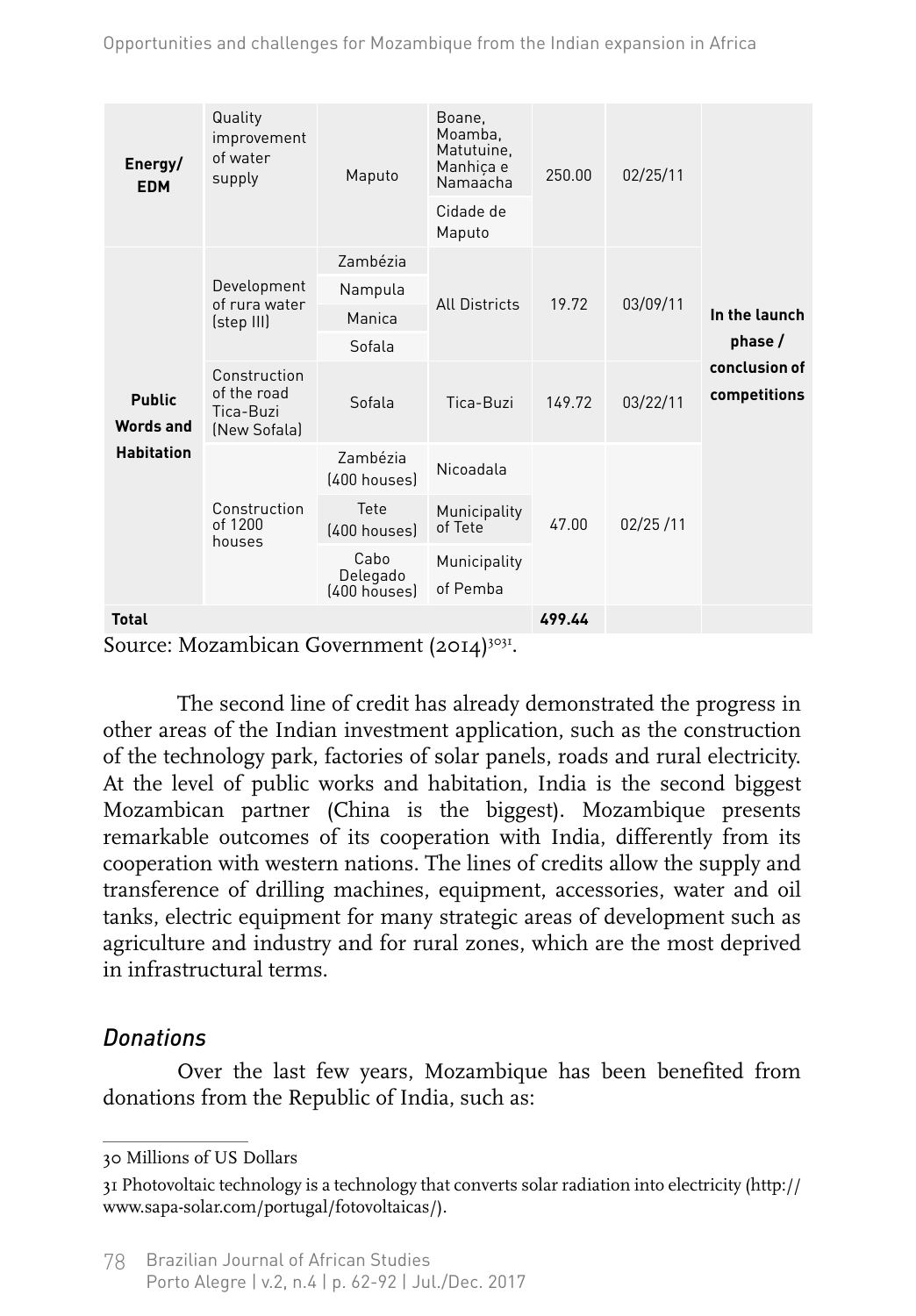### Table 9: Donations to Mozambique from the Indian Government

| 2006 | Offering of a cashew nut processing factory (145.000 dollars)<br>for the District of Nangade in the province of Cabo Delegado <sup>32</sup> .                                        |
|------|--------------------------------------------------------------------------------------------------------------------------------------------------------------------------------------|
| 2007 | Installation of computers in public schools at the Districts of<br>Mocuma and Chibuto in the provinces of Zambézia and Gaza<br>respectively                                          |
| 2008 | Concession of a donation for the installment of a Project<br>designated as "Hole in the Wall" <sup>33</sup> and financing of a project<br>called "pan-African Network <sup>34"</sup> |
| 2009 | Offering of 1 million dollars for projects in the area of<br>agriculture, namely agro processing and commercial<br>agriculture                                                       |
| 2009 | Offering of 700.000 dollars for the Centro de Transferência<br>de Chókwe                                                                                                             |
| 2009 | Offering of 300.000 dollars for the promoting of small-scale<br>cotton processing                                                                                                    |
| 2010 | Donation of 4.500.000 dollars for the Polícia da República de<br>Moçambique                                                                                                          |
|      | Offering of 2 institutes; i) Formation of coal sector workers; ii)<br>planning of the coal industry in Mozambique                                                                    |
| 2012 | Financing of the Project of Reabilitação da Barragem of<br>Chipembe and of Regadio de Nguri at the province of Cabo<br>Delgado at the cost of 10.000.000 dollars                     |

Source: MINEC (2014).<sup>323334</sup>

The relationship between India and Mozambique has always been friendly and we can state that in some moments it may be characterized as "altruistic" because of the support that India has offered in the fight for liberation, even in the context of the cold war through the Non-Aligned Movement. Nowadays, in the context of the South-South cooperation, India continues to lead the support towards Mozambique in the matters of technological transference and know-how, as we can see in the previously

<sup>32</sup> The factory was inaugurated on April 24th, 2013. http://www.rm.co.mz/index. php?option=com\_content&view=article&id=8923:nangade-guebuza-inaugura- fabrica-deprocessamento-da-castanha-de-caju&catid=1:ultimas&Itemid=50

<sup>33</sup> Establishment of computers for children in the Districts of Chibuto and Mocuba.

<sup>34</sup> In Mozambique the VSAT (Very Small Aperture Terminal) are located in the Maputo Central Hospital (Tele-Medicine site), in the UEM (tele-education site) and in the Presidency of the Republic (between India and the 12 African Chiefs of State).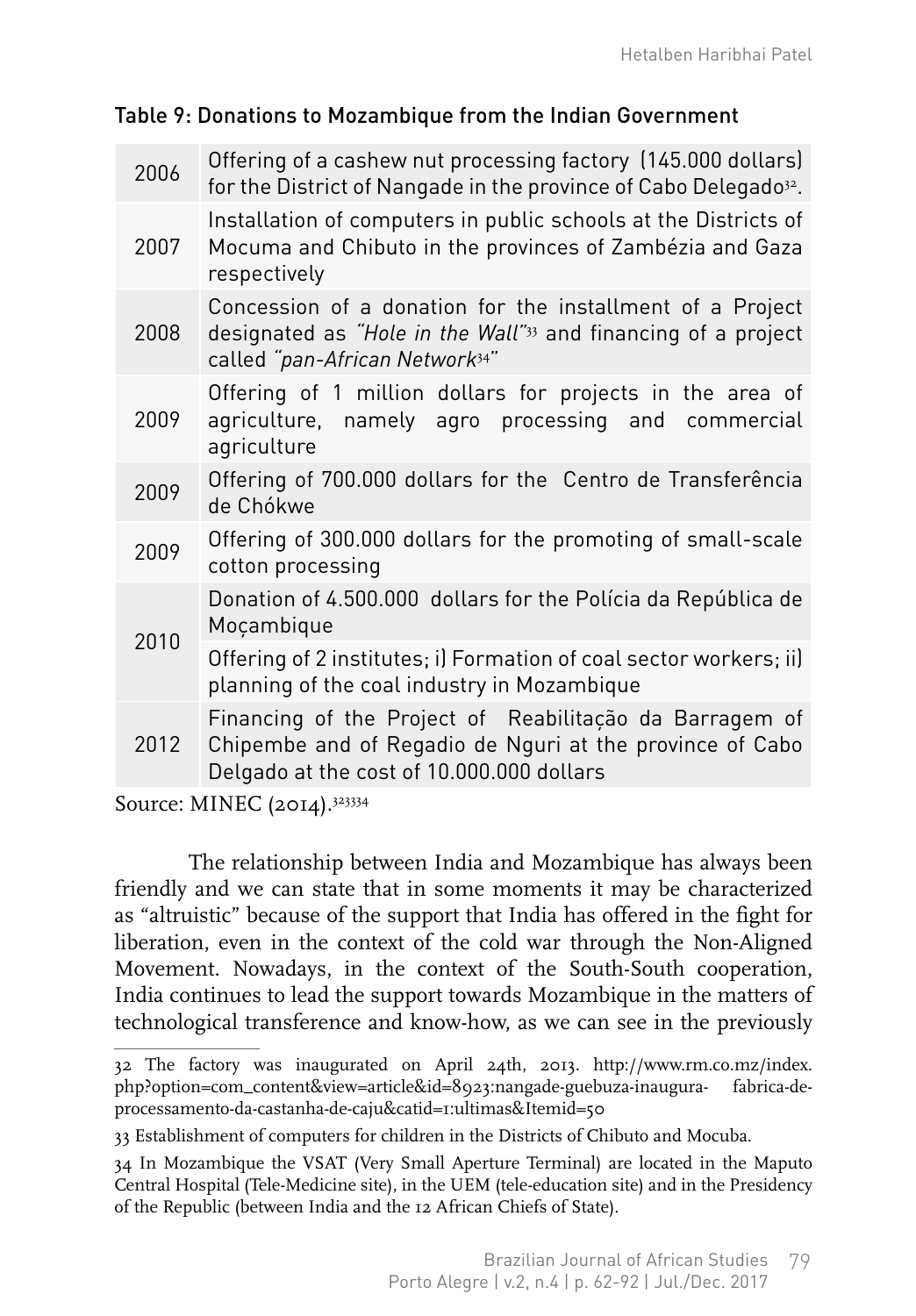### shown table.

# Opportunities for Mozambique

The historical partnership between Mozambique and India demonstrates the existence of a trust and growing relationship between both states taking into account the existing cooperation in miscellaneous sectors over time. Both countries have accompanied the progress of each other and have maintained permanent diplomatic relations. Despite being economically quite distant, both countries have similarities in tropical climate, developing countries, a large part of their territories is bathed by the Indian Ocean. The similarities allow not only the approach but also the exchange of information, experience and formation of strategic alliances when necessary. India's economic growth and it's approach towards Mozambique presents opportunities in a plethora of fields for Mozambique – in particular, the attraction of Indian IDE for strategic sectors, the growth in Mozambique's exports to India, modernization of agriculture also provides cooperation in the areas of information technology, maritime security, development in infrastructure, natural gas industry, transfer of technology and know-how.

The Indian diaspora also weights in the maintenance of political economic and cultural relationships between both countries. The majority of the diaspora can be found in the commerce and service sector and, with the political stability enjoyed by Mozambique since the signature of the General Peace Agreement in 1992, there has been a growth in the diaspora – which could create the basis for an even deeper cooperation.

India's position as one of the 10 biggest economies in the world is strategic, such is its presence in International Organizations such as the UN, IORA, WTO, the World Bank, IMF and the Commonwealth that Mozambique also enjoys membership. This position can serve as a mechanism to create synergy for deepening relations and to take advantage of other Mozambican projects through the exploration of new bilateral and multilateral cooperation platforms. With the discovery of energetic resources in Mozambique, the economic partnership may also help the Mozambican state in the improvement of its negotiation when we take into account the change in the *balance of power* in the international system with the emergence of developing countries such as India. It is also worth mentioning that the western powers are increasingly challenged by the BRICS' presence in Africa and the internal competition inside the BRICS is increasingly harder. In this context, the partnerships must be thoroughly enjoyed with the due zeal. The growth of commercial relations taking into account *Duty Free*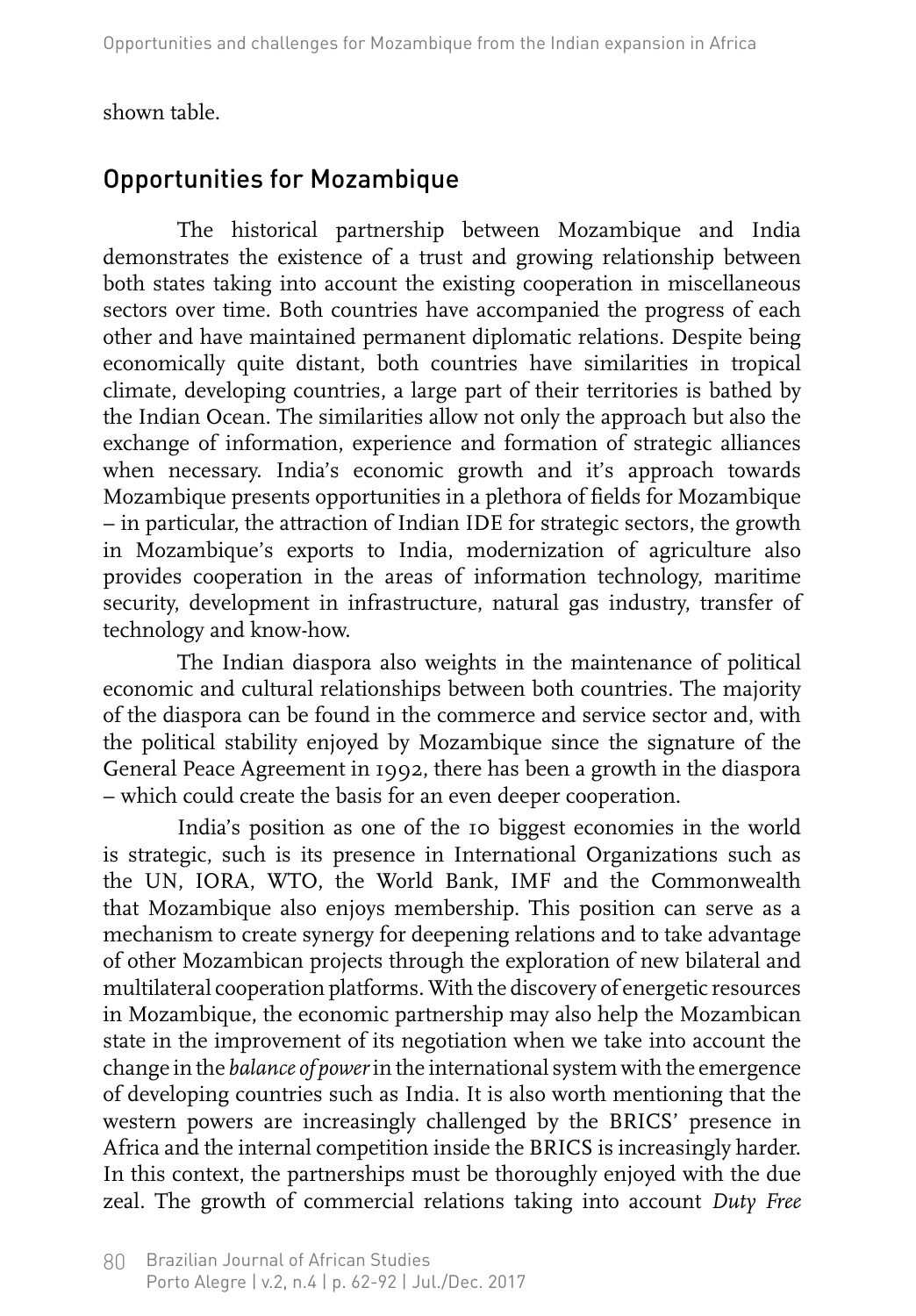*Tariff Preference* and the agreements over the elimination of the double fee for national producers creates not only opportunities for access in the Asian market, improvements in the competitiveness of the national enterprises at the national and regional level but also the opportunity of modernizing the agriculture with the goal of maximizing the productivity.

The Indian growth has its positives outcomes, not only because of the investment in the energetic sector of coal and natural gas, but also in the expansion of private enterprises in various sectors that acknowledge Mozambique through the investment of the Indian government and transforming Mozambique in a new investment route in Africa. 14.000 jobs were created between 2010 and 2015 through small and medium sized enterprises' investment all around Mozambique, making possible the development of rural zones by the means of investment in agriculture and agro-processing, construction and industry.

Nowadays, India occupies the top of the list of countries that export IT services in the world<sup>35</sup>. The technological cooperation with Mozambique already shows tangible results and represents a platform for a strategic partnership that can open opportunities for the Mozambican state regarding the transfer of technology and know-how accessible and that adapts the climatic and geographical conditions of the rural population well such as strengthening government institutions. Also in the reinforcement of the governmental institutions. As an example, we have the funding of the technological complex's project in Maluana and Chokwe in the province of Maputo that comprehended the construction of buildings, the installation of an incubator, the center of research and learning, and the administrative simplicity may contribute to the technological advances. In this context, the technical-professional formation of the public and private sector workers may be useful in the cooperation with India when contributing to the construction of important infrastructure with the means of legitimizing the presence of the Mozambican state.

The formation of human capital can be created by transferring low cost technology mostly for the rural population. The congruency in climates may make adaption easier and the population may handle and repair it without big problems.

The theme of *Blue Economy* has been thoroughly debated in India not only because of its interest in protecting the Indic Ocean in the objectives of controlling the commercial routes and the access to the African market, but also with the objectives of using the economic resources existing in the

<sup>35</sup>http://www.financialexpress.com/economy/global-innovation-index-2017-indiacontinues-success-streak-ranked-world-no-1-in-export-of-ict-services-no-2-in-innovationquality/722178/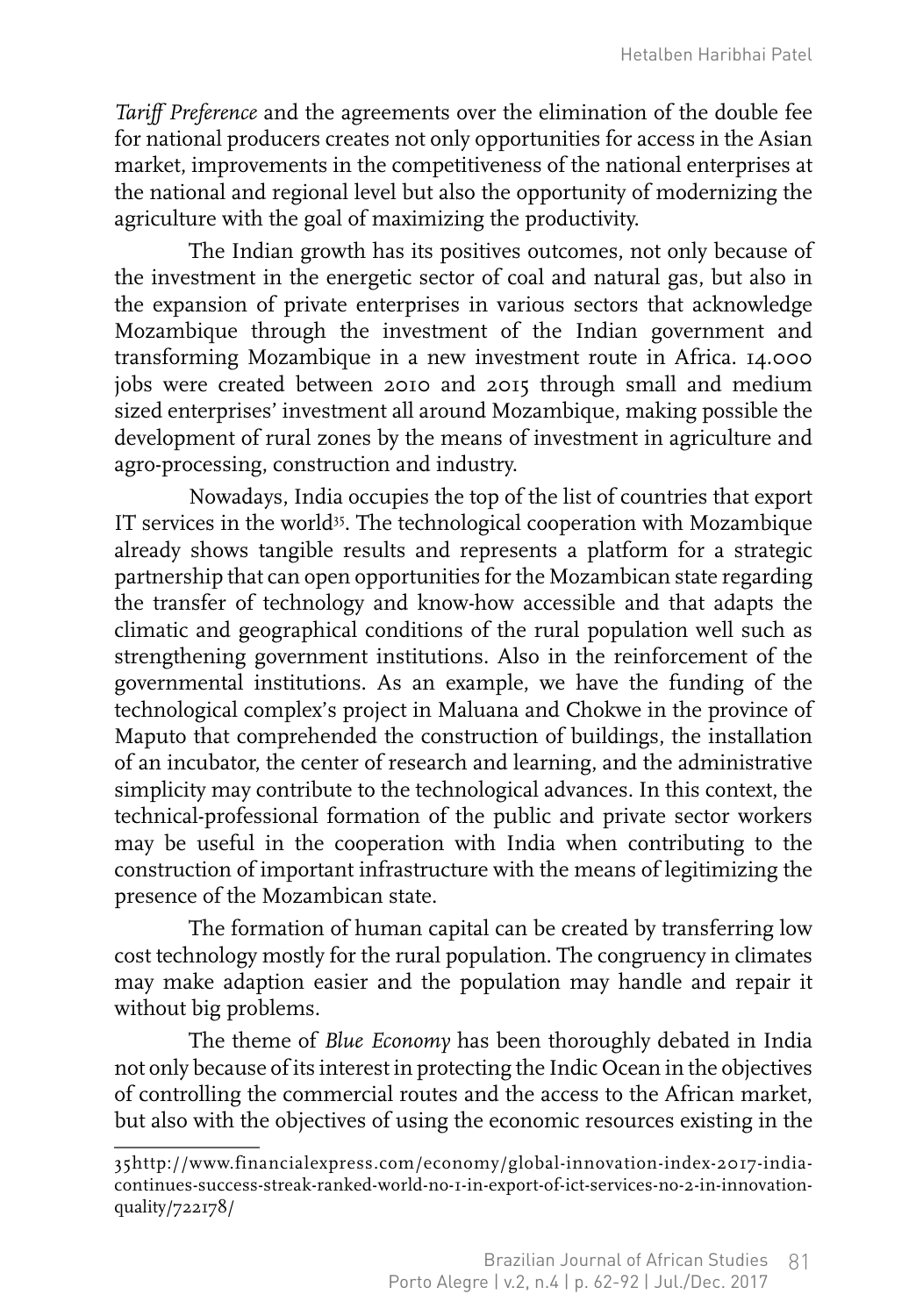sea. The cooperation with India has already show some advances in the area of maritime security but the opportunities in the economic maritime cooperation may also be another way. The use of sustainable resources are extremely important because it may sustain the food and nutritional security in Mozambique, creating jobs in the coastal population. In the context of the Indian investments in the natural gas sector, India has already forwarded the idea of helping Mozambique in the upstream and downstream development of gas exploration. The IORA may also serve as a platform of important cooperation in the Blue Economy quest for both countries to enhance its knowledge and experiences.

The lines of credits allow the development of relevant infrastructure for Mozambique. In the level of public works and habitation, India is sought as the second biggest Mozambican partner after China. Mozambique may also enjoy concrete results in the cooperation with India in contrast with its western partners that focus its financing to conditions of good governance and democracy. The lines of credits allow for the access and transference of technology of water drilling machinery, equipment, accessories, water and fuel tanks and electric equipment for the most diverse strategic areas of development such as agriculture and industry.

It is also noticeable the importance of the Electric Project, as well the technology transference and the deep water drilling equipment that can contribute with the growth in productivity in the agriculture sector and in the growth in manufacturing industry. With the new factory of solar panels, the cost of solar panels<sup>36</sup> used by the National Fund for Energy (FUNAE) for the electrification of villages, localities, schools and health centers in the rural area may meaningfully drop down, generating a big impact in the use of electrical energy in the rural areas. With the installation of the factory, the prices of the solar panels tend to reduce allowing their acquisition more and more by the population of the rural areas<sup>37</sup>.

The imports in medicine finds itself in the top of the list of imports from India, creating a new market of cheaper medicines, not only supplying the economy with quantity, but also with variety. Mozambique does not yet possess quality treatment for some chronical diseases and the health services do not have the necessary capacity being it one of the poorest countries in the world, fact that make many Mozambicans look for those services in the neighboring South Africa. Having in account this need, India is already issuing one-day health visas that allow the population to enjoy accessible

<sup>36</sup>http://www.jornaldomingo.co.mz/index.php/nacional/2373-mocambique-inaugurafabrica-de-paineis-solares

<sup>37</sup>http://greensavers.sapo.mz/2013/11/26/primeira-fabrica-de-paineis-solares-democambique-foi-financiada- pela-india/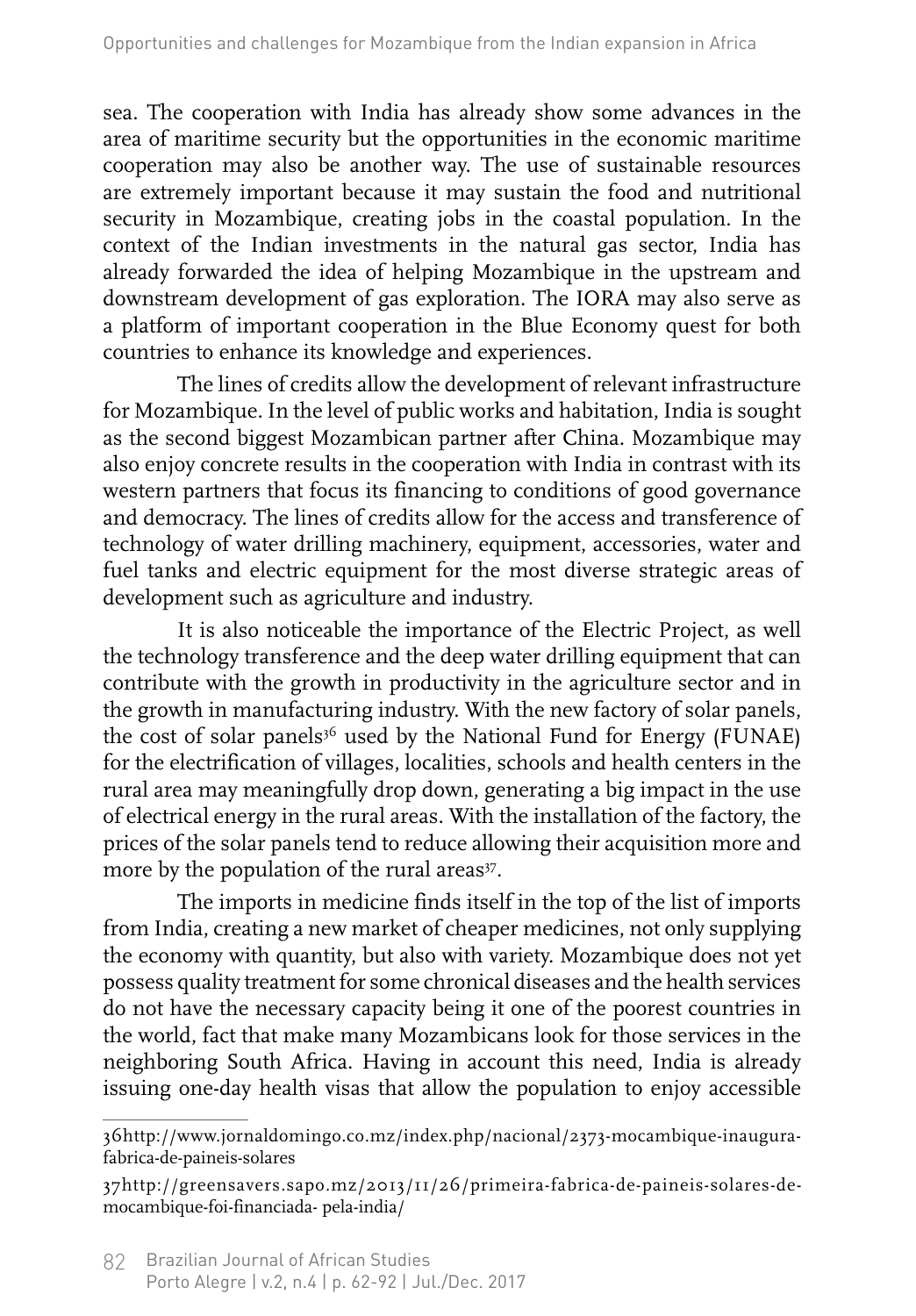health tourism.

The funding of scholarships for Mozambicans has also been growing, making India the country that provides the most scholarships for Mozambican students. Also in the context of south-south cooperation, the Indian Government has been offering training in India for Mozambican Government Officials year after year proposing an ample plethora of courses under the tutelage of the Assistência indiana de Cooperação Técnica e Económica (ITEC<sup>38</sup>) and special assistance from the Commonwealth for the Programa de África (SCAAP39). Nowadays the number of vacancies in the formation for Mozambique in the program ITEC / SCAAP is 41 each year40.

The cut in funding for the budget by the Western partners in the aftermath of the discovery of the "*dívidas ocultas*" has not interfered in the bilateral relationship with India nor in its financial support towards Mozambique. This moment evidences even more the compromise of the historical and continuous relationships between India and Mozambique.

# Challenges for Mozambique

India is an emerging country considered an economic giant with strong political and economic capacities and leverage. Mozambique has energetic resources, national market with a geo-strategic localization in Southern Africa and direct access to the Indic Ocean – a very important space for India, which also gives advantage for Mozambique to negotiate. In this sense, it is up to Mozambique to create strategies/policies to have a cooperation that seeks determinating goals and paths to follow in order to best use its assets so that it can generate a *Win-Win* relationship and ensure its national interests.

Mozambique needs to pay attention to the interests of the emerging powers, in this case of India so that this partnership does not become a neo-colonization and that the commercial relations not only be based in the exports of energetic resources and imports of manufactured goods in Mozambique's side. Politic and economic strategy must be created to guarantee the best use of the technological advances reached in India and benefit from this partner to create new spaces in the Asian market as well.

The graphics focused in bilateral commerce demonstrate that the commercial relations are still in deficit for the Mozambican side and

<sup>38</sup> *Indian Technical and Economic Cooperation.*

<sup>39</sup> *Special Commonwealth Assistance for Africa Program*.

<sup>40</sup> http://mea.gov.in/Portal/ForeignRelation/India-Mozambique\_Relations.pdf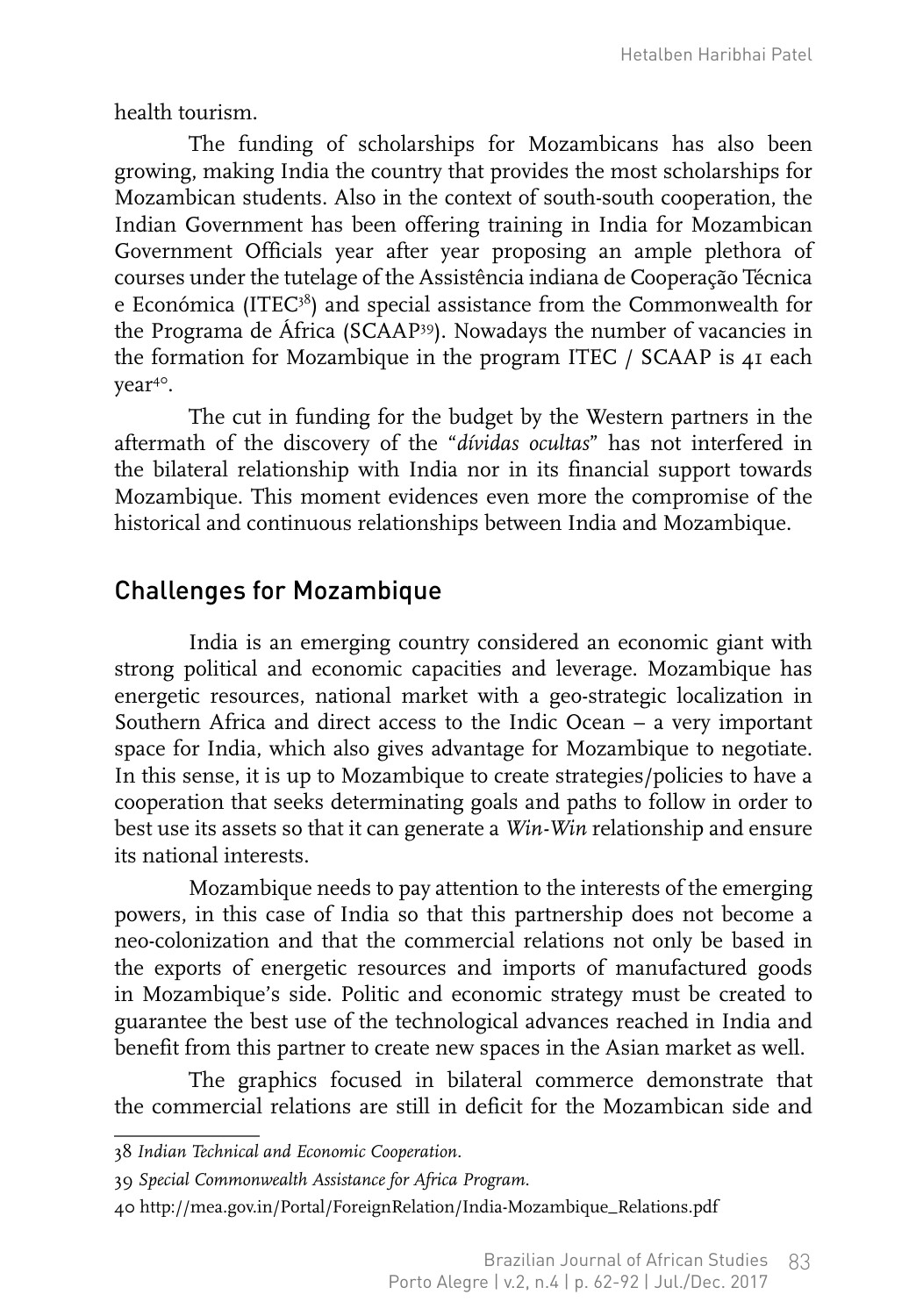that exports are mostly raw goods such as coal and, in some year liquid gas. It is perceived the needs to create mechanisms/policies that diversify Mozambican exports towards India to avoid the risk of becoming a partnership that mirrors the western one. The model of *Duty Free Tarriff Preference* launched by India in 2008 must be widely advertised in the context of the national producers, the original rules that the model purposes to allow the access to the Indian Market and full benefits from the model, not only through the growth of already exported products as well. Also in this context it will be needed the effort from the competitive capacity of the Mozambican enterprises because the small and medium enterprises are finding a hard time to compete in the international level.

The Indic Ocean shore is extremely important for both India and Mozambique in energetic resources, maritime safety and sustainable growth of the maritime resources. Mozambique shall know how to use this opportunity to create synergy towards the best advantage of this relationship and ensure its national interests. The Indic Ocean constitutes a huge space of opportunity but also a huge space of challenges, mostly in the areas of defense and security so that it may be used to its advantage. The cooperation with India in the maritime security level may be crucial but also a challenge so the latter does not become the dictator of the cooperation politics.

 The growth in maritime piracy at the horn of Africa and the instability in the Middle East makes the commercial routes turn themselves to the southern region of Africa and with this, the maritime Piracy shows signs of projecting itself towards the south of the African Horn, therefore becoming a growing threat to the coast of Mozambique. In this case, the fall in the traffic of ships may negatively affect the revenue of the ports and the use of the latter by the conveyors. This question flashes the need of cooperation in the protection and maritime safety level with India.

India's presence in Africa is centuries old, just like Chinas, however in the last few decades China was able to surpass the western countries in volume of commerce and investments in Africa by means of infrastructure building, investments in natural and energetic resources and the growth in commercial relations. India is currently in an effort to "stanch" the advance of Chinese influence in Africa (*String of Pearls*41) through the "*Varuna Tringle*" that encompasses the African states located in the shore of the Indic Ocean, the Horn of Africa reaching also the Cape of Good Hope (including islands located in the Indic, namely Seychelles, Mauritius and Madagascar. The strategy covers naval diplomacy and the placement of listening posts

<sup>41</sup> The strategy of the String of Pearls includes the establishment of a series of outposts with military and economic powers in various regions. Each outpost is considered as a pearl incrementing the power of the nation that sets the outpost. Such as in Annex 3.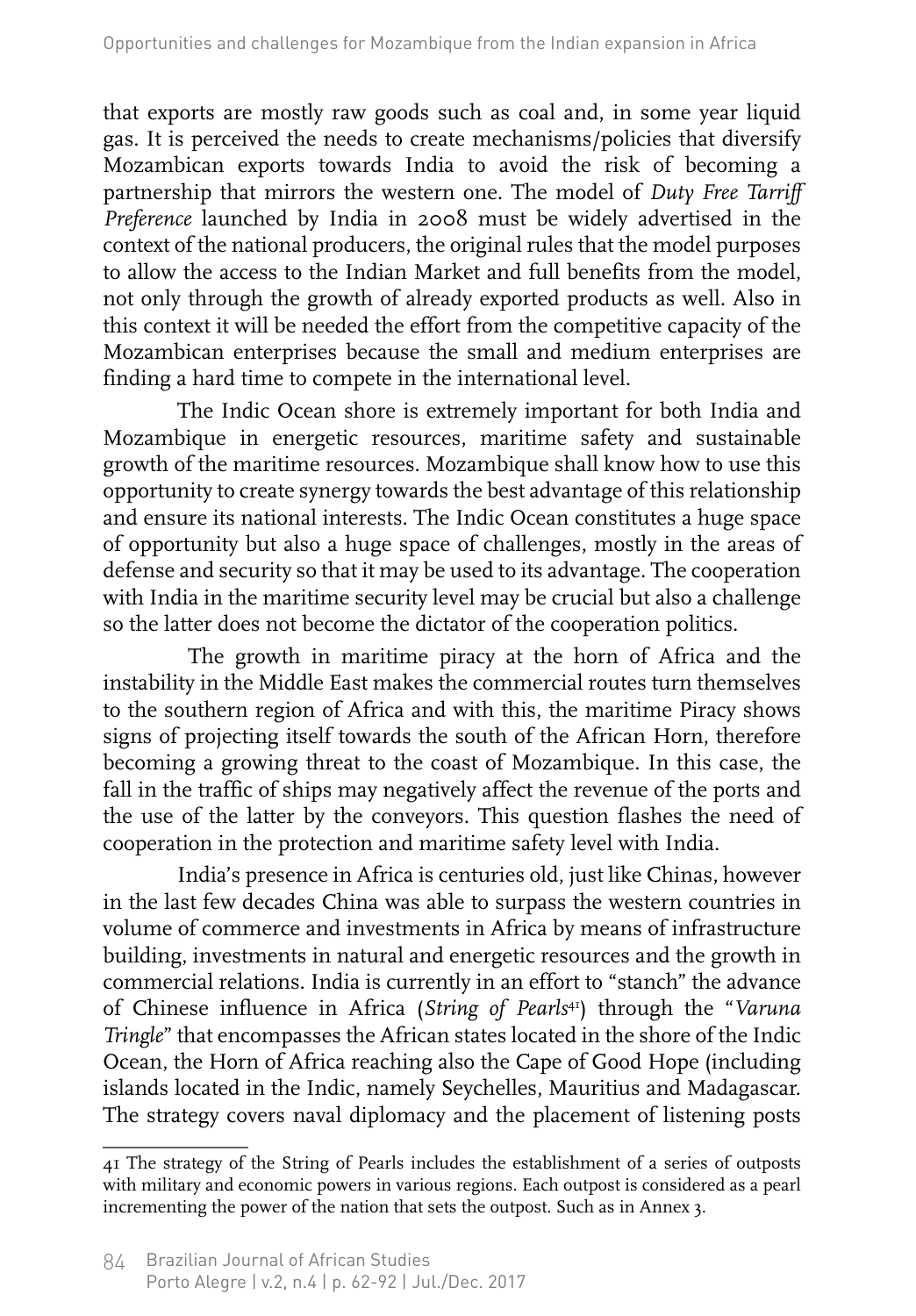(*Postos de Escuta Militar*), with the goal of detecting and listen to enemy movements and keep the safety of the Indian external commerce. This conflict of interests between India and China must be a point of attention by Mozambique with the objective of avoiding possible conflicts in its relationships with both emerging powers - and to take advantage of the competition.

Mozambique must be ready to enjoy the interests/competition of the great powers, mostly India, to guarantee its integration in the world economy and to develop its economy by exchanging experience and building infrastructure. However, it must be cautious with the massive opening of lines of credits made available by India because, even if the lines of credits have a low and attractive interest rate, it might take Mozambique to its old position of owing without being able to pay its debts.

Even though the lines of credits are focused in infrastructure, the latter are not totally advantageous once they possess conditions. One of those refers to the fact that 75% of the lines of credits must be used to the acquisition of India-produced materials and the rest of the value used in the implementation of the project. This pre-condition limits Mozambique in the option to acquire material prevenient from other competitive partner in the international market and creates space for India to export its manufactured goods and keep the *status quo* of the commercial relationship.

The discovery of energetic resources, such as gas, its geographic position at the southern Africa and the direct access to the sea through the corridor and ports makes Mozambique a strategic partner in Southern Africa and brings the challenge to Mozambique in reference of its institutional, policy and personnel readiness to deal with India. The engaging of India must show concrete positive results in terms of sharing of knowledge and the fall of costs to capacitate the youth from different parts of the country with the goal to contribute to the Mozambican national production.

India's interest are clear in Mozambique and it will be needed to *know how* to negotiate to get the most of the latter, such as the exploration of natural resources for the national economy, development of infrastructure, development of small and medium business, investment in public companies. If these goals are not accomplished, there may be a risk of the relationship between Mozambique and India to become a replica of the dependence relationship with the Western countries.

The imports of manufactured products from India although being cheaper may become a hindrance for the national competition (mostly in small and medium companies) because the competition's level of Indian enterprises is really strong and aggressive, not to mention the subsides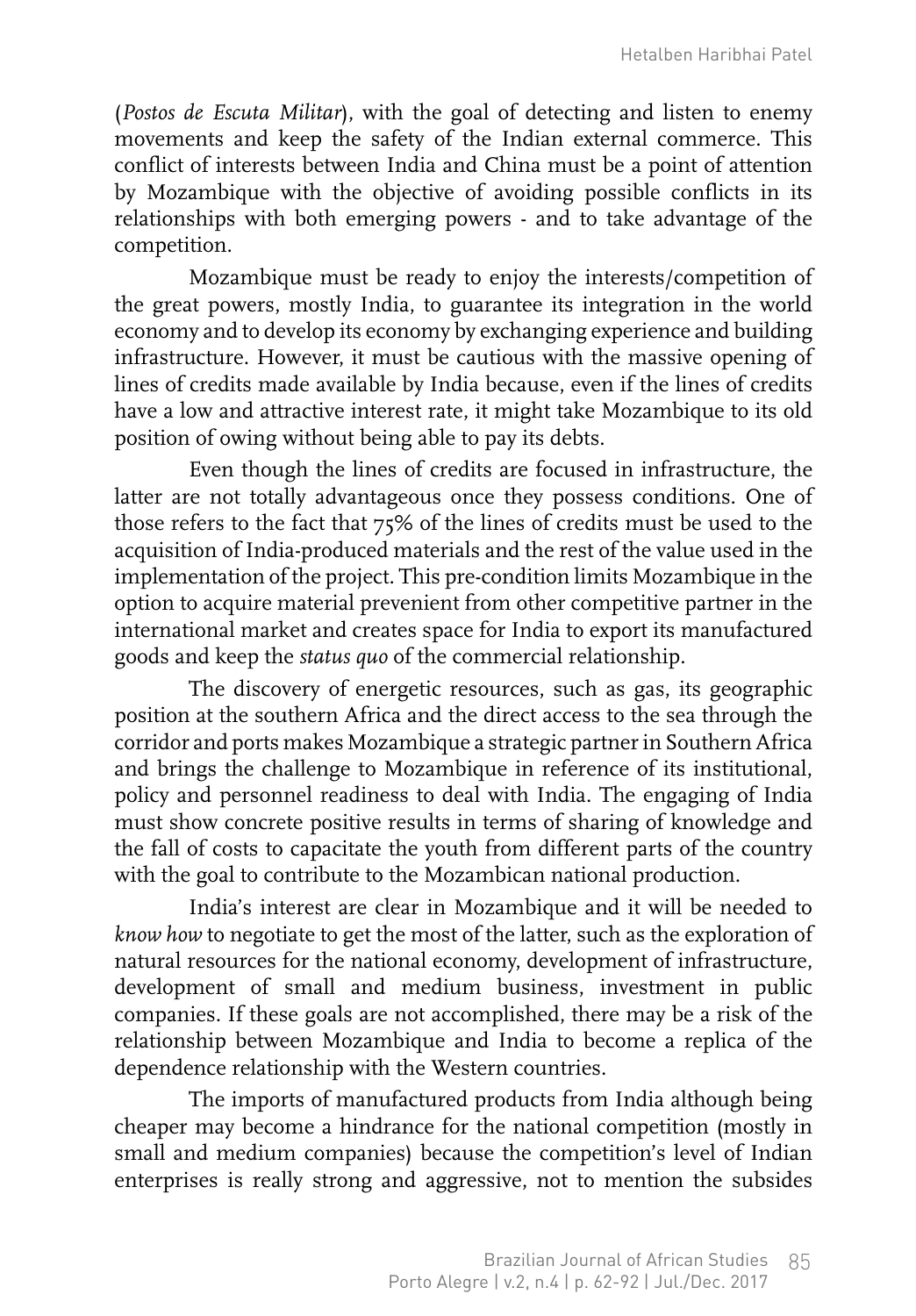that those receive from the national government for its national and international expansion. It will be needed to protect the national industry of Mozambique, particularly the incipient one. An option would be the creation of manufacture in Mozambique through deals with India to enjoy their know-how and technology, creation of jobs for the Mozambicans and growth of exports. The exchange and the stage may be yet another challenge to move forward with sights of reaping benefits of the knowledge, already advanced in India, of agro processing and manufacture industries.

The exclusive economic zones (EEZ) attract multinational enterprises but do not contribute immediately to the countries revenue because of its period of exemption of taxes. Therefore, it will be needed to create mechanisms to guarantee the permanence of those enterprises that invest in the EEZ with the goal to contribute with the national wealth and in the attraction of other investments from India. Still in this context, it would be important to establish entrepreneurial relations from Mozambique in India, with the goal of attracting more investments, gain knowledge of the Indian and Asian market, conquer strategically the Indian business and expand the Mozambican investment in India.

The Indian pharmaceutical industry has become a worldwide leader in production and exports of generics and in the imports of accessible products from India brings its advantages for Mozambique, but there is the risk of the entry of fake generics and in this case, there must be tighter institutional control by Mozambique from imports.

The imported products from India may contribute to a new lifestyle in the core of the Mozambicans in terms of food, clothing, music and Indian culture through movies and Indian clothing. The globalization brings the advantages of being able to meet and have access to different cultures but the negative implications must be taken into account, especially in the protection of the identity and culture from Mozambique – even more in the youth, which may be easily influenced.

# Conclusion

With the present article, it was possible to create a meticulous pondering of the economic relationship between India and Mozambique in the areas of commercial data and investment. It was possible to verify the result of cooperation and its impact in job creation, the growth in Mozambican exports and the development of key sectors such as infrastructure, health and education with the investments made through lines of credits and the investment projects in the private sector.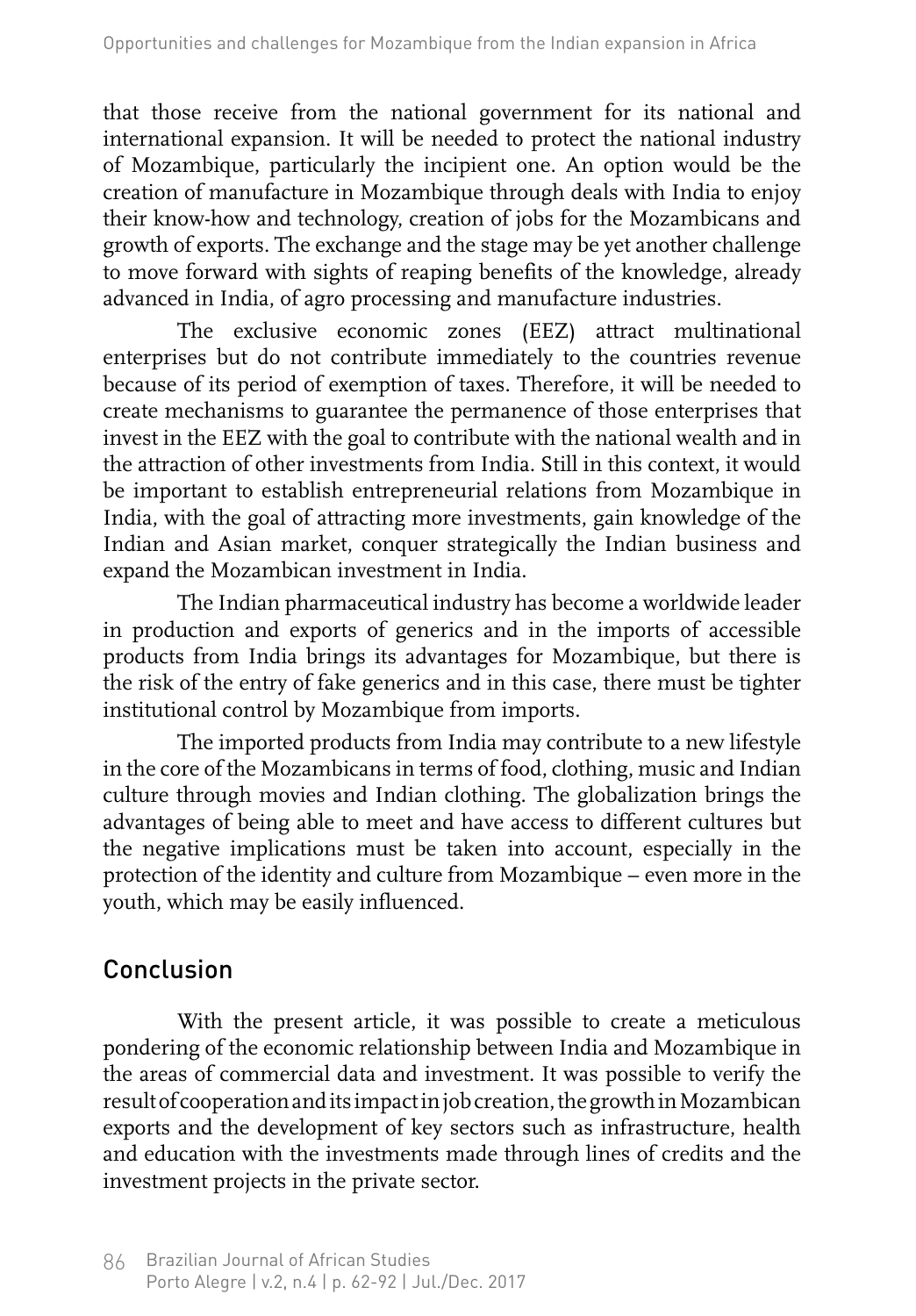The cooperation allows the transference of technology and knowhow for Mozambique and even more: the beneficiaries of the investments are also the inhabitants of rural zones contributing to the formation of human capital. It is also noticeable that the opportunities for Mozambique are countless and prosperous regarding India, but it will be needed an institutional and political preparation in Mozambique to defend its interests and negotiate in the best possible way facing the economic possibility that is India.

# **REFERENCES**

- Bussière, Matthieu and Mehl, Arnaud. 2008. China's and india's roles In global trade and finance: Twin titans for the new Millennium?; European Central Bank, Paper NO 80;
- Centro de Promoção de Investimentos. 2015. Investimentos Indianos em Moçambique;
- Instituto Nacional de Estatísticas. 2016. Dados do Comercio bilateral India Moçambique;
- Ministério Dos Negócios Estrangeiros E Cooperação. 2007. Estratégia Da Política Externa E De Cooperação Da República De Moçambique Com A República Da Índia. Direcção da Ásia e Oceânia do Ministério dos Negócios Estrangeiros e Cooperação (DAO); Maputo,

Internet Pages

http://statisticstimes.com/economy/gdp-growth-of-india.php

- http://mea.gov.in/Portal/ForeignRelation/India-Mozambique\_Relations. pdf
- http://articles.economictimes.indiatimes.com/2007-05-04/ news/28422084\_1\_power- parity-middle-consumption
- https://portugaldigital.com.br/mocambique-assina-acordo-de-cooperacao-com-a- india-na-area-de-petroleos-e-gas/
- https://www.weforum.org/agenda/2017/03/worlds-biggest-economies-in-2017/
- http://clubofmozambique.com/news/india-mozambique-relations/
- http://www.worldbank.org/en/country/mozambique/overview
- http://clubofmozambique.com/news/india-mozambique-relations/
- https://globaledge.msu.edu/countries/mozambique/tradestats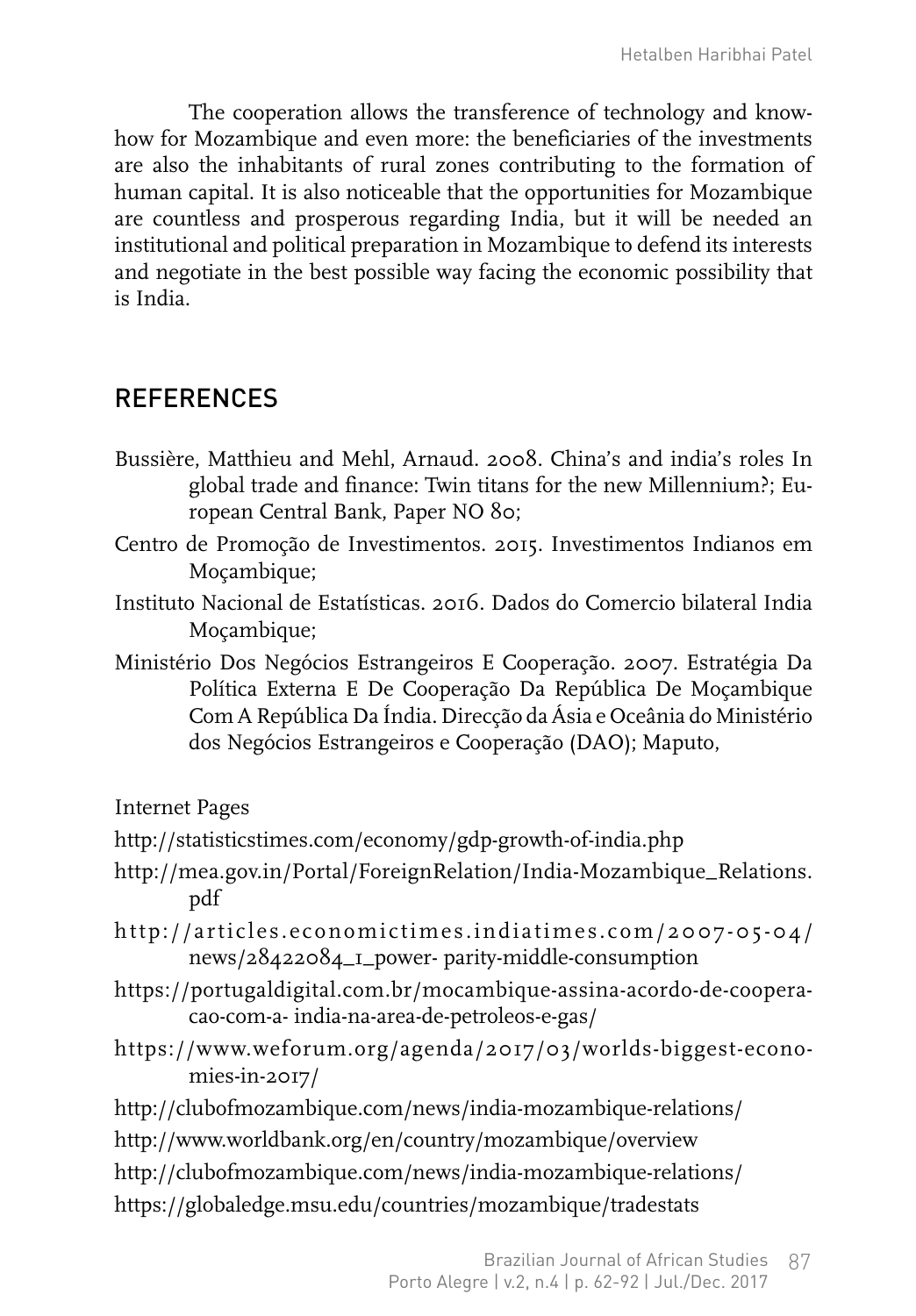- http://www.hindustantimes.com/india-news/india-s-21st-century-african-partner-why- mozambique-was-modi-s-first-stop/story-jPw0z4yQQbnWdddIOkvRAM.html
- https://www.mea.gov.in/Portal/ForeignRelation/Mozambique\_July\_2016. pdf
- http://comtrade.un.org/db/dqBasicQueryResults.aspx?px=HS&cc=TOTA L&r=508&p=699&rg=2&y=2016,2015,2014,2013,2012,2011&so=8
- https://www.ibef.org/IndiaNowMagazine\_e-Versions/Vol-3-Issue- 6/files/ assets/downloads/page0018.pdf
- https://globaledge.msu.edu/countries/mozambique/tradestats
- http://www.jornaleconomico.sapo.pt/noticias/mocambique-empresas-indianas- investem-16-mil-milhoes-ate-2019-17449
- http://www.mining-technology.com/news/newsicvl-to-invest-500m-in-mozambique- coal-mine-projects-4417591
- http://zeenews.india.com/business/news/companies/ongc-to-invest-3-bnmore-in- mozambique-gas-field\_95436.html
- http://www.mining-technology.com/news/newsicvl-to-invest-500m-in-mozambique- coal-mine-projects-4417591
- http://zeenews.india.com/business/news/companies/ongc-to-invest-3-bnmore-in- mozambique-gas-field\_95436.html
- http://www.mozahub.com/en/mozambique-news/1775-mozambican-mining- companies-forecast-combined-production-of-75-million-tonsof-coal
- http://www.thehindubusinessline.com/companies/mozambique-gas-to-fuel-bpcls- next-growth-phase/article6228790.ece
- http://businesstoday.intoday.in/story/ovl-oil-complete-videocon-stake-acquisition- mozambique-gas-field/1/202137.html
- http://www.hicomind-maputo.org/maputo.php?id=Development%20Assistance
- http://www.sapa-solar.com/portugal/fotovoltaicas/
- http://www.rm.co.mz/index.php?option=com\_content&view=article&id=8923:nanga de-guebuza-inaugura-fabrica-de-processamento-da-castanha-de- caju&catid=1:ultimas&Itemid=50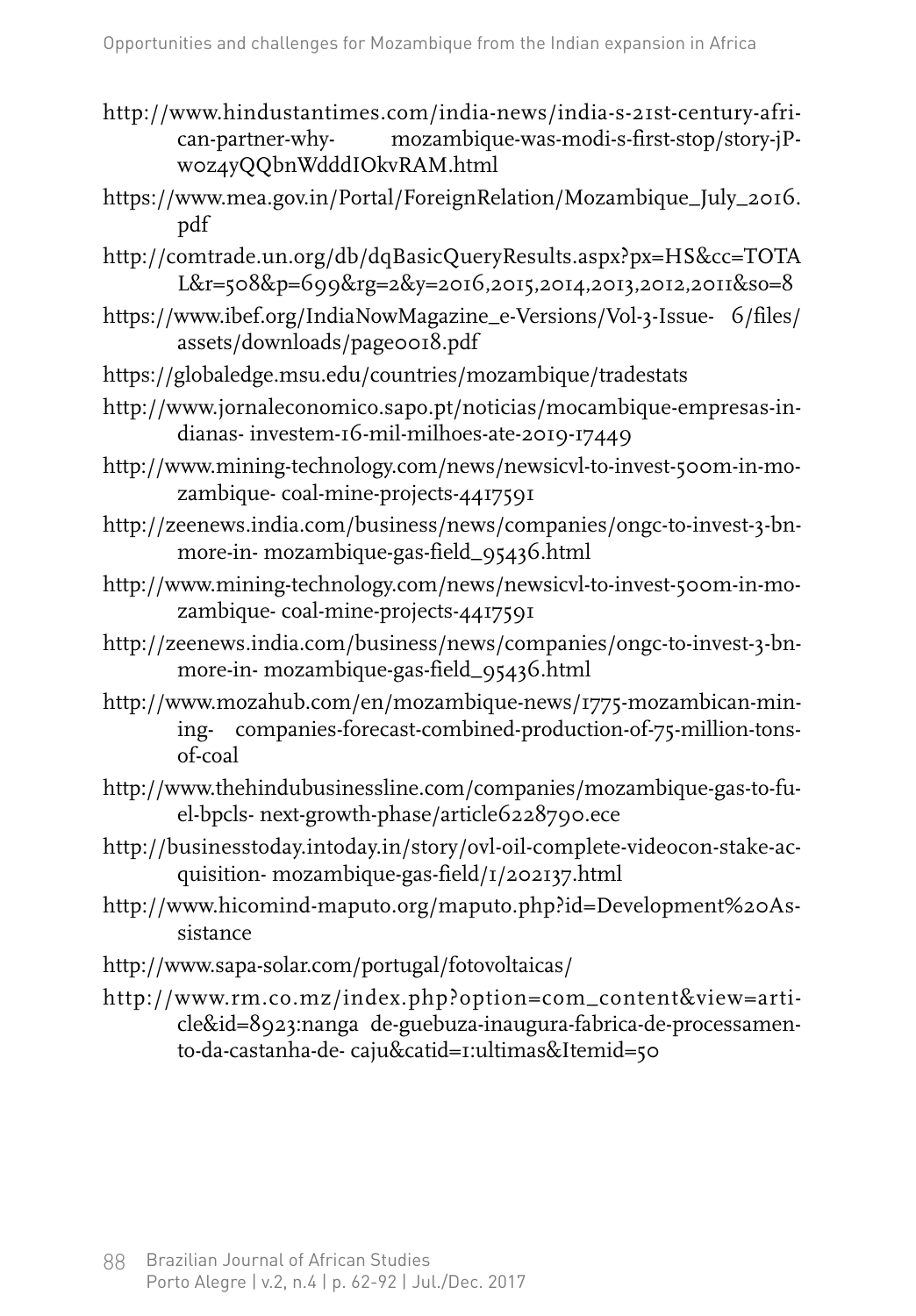|                                   |                                  | 2013             |                  |                |           |
|-----------------------------------|----------------------------------|------------------|------------------|----------------|-----------|
| Project Name                      | Sector                           | Province         | District         | Jobs           | India     |
| DASH ENERGY<br>MOZAMBIQUE         | Services                         | Cidade de Maputo | Cidade de Maputo | 27             | 1,000,000 |
| MOZAMBIQUE 0ASIS                  | Industry                         | Cidade de Maputo | Cidade de Maputo | ᡐ              | 100,000   |
| ARCILLA                           | Services                         | Cidade de Maputo | Cidade de Maputo | 5              | 100,000   |
| WOOD ALUMINIUM &<br><b>BOARDS</b> | Industry                         | Maputo           | Matola           | 17             | 2,950,222 |
| NIRMAL SEEDS<br>(MOZAMBIQUE)      | Agriculture and<br>Agro-industry | Maputo           | Marracuene       | 165            | 5,871     |
| <b>INNOVATIVE</b>                 | Services                         | Maputo           | Machava          | 150            | 1,000,000 |
| GOLDLINE <sub>2</sub>             | Industry                         | Maputo           | Matola           | 100            | 500,000   |
| TURBO INDUSTRIES                  | Industry                         | Maputo           | Boane            | 52             | 200,000   |
| RIZ INDÚSTRIA - MAIZE<br>MILL     | Industry                         | Maputo           | Machava          | 60             | 17,500    |
| MOZA-IND AGRICULTURA              | Agriculture and<br>Agro-industry | Nampula          | Murrupula        | $\overline{2}$ | 250,000   |
| <b>AMARULA FARMS</b>              | Agriculture and<br>Agro-industry | Nampula          | Monapo           | $\overline{C}$ | 100,000   |
| DELICIA                           | Industry                         | Sofala           | Beira            | 50             | 300,000   |
| TETE CIMENTOS-PEDRA               | Industry                         | Tete             | Tete             | 22             | 890,000   |
| OJES AGRÍCOLA                     | Agriculture and<br>Agro-industry | Zambézia         | Morrumbala       | 490            | 60,000    |
| Total                             |                                  |                  |                  | 1,128          | 7,173,593 |

#### Table 1: Indian Investment in the Private Sector (2013-2015)

Annex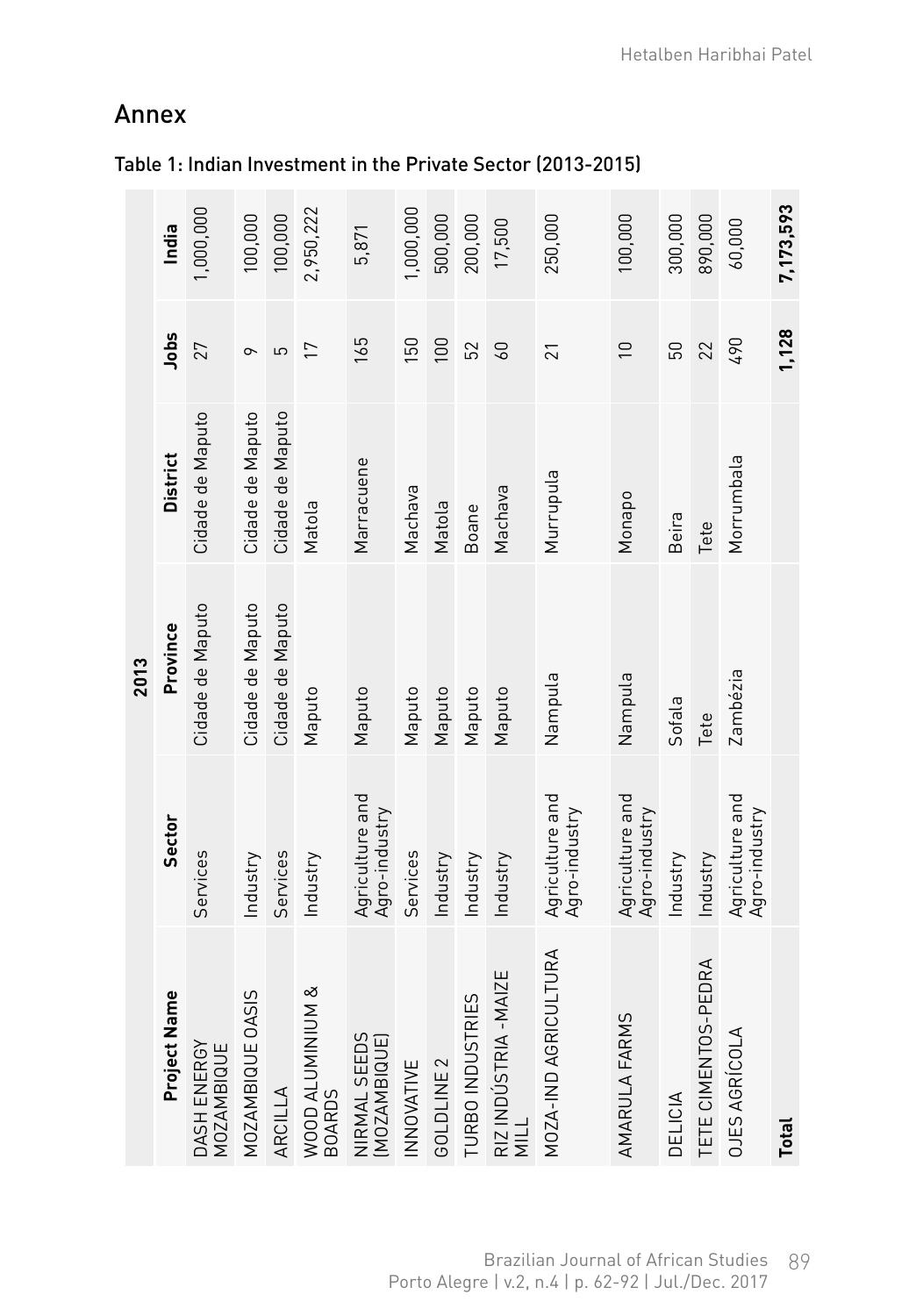|                                                           |              |          | 2014              |                   |                 |              |               |
|-----------------------------------------------------------|--------------|----------|-------------------|-------------------|-----------------|--------------|---------------|
| Project Name                                              | Sector       | Province | <b>District</b>   | <b>Jobs (Nat)</b> | Jobs<br>(State) | India        | <b>Total</b>  |
| ADVENT CONSTRUCOES                                        | Construction | C.Maputo | C. Maputo         | 100               | $\infty$        | 3750         | 375,000.00    |
| REAL BOTTLE STORE                                         | Services     | Maputo   | <b>Boane</b>      | 20                |                 | 144000       | 160,000.00    |
| THRIVENI MINERALS<br>MOCAMBIQUE                           | Industry     | Tete     | Cidade de<br>Tete | 100               | $\infty$        | 1455000      | 1,500,000.00  |
| AKASHGANGA<br>MOZAMBIQUE                                  | Agriculture  | Maputo   | Namaacha          | $\sqrt{2}$        | Σ               | 135000       | 50,000.00     |
| MOZ INDIA AGRO<br>PESQUISA E<br>DESENVOLMENTO             | Agriculture  | Gaza     | Xai - Xai         | 105               | 2               | 150000       | 180,000.00    |
| $\leq$<br>PHOENIX- COMPANH<br>DE SEGUROS DE<br>MOCAMBIQUE | Services     | C.Maputo | C. Maputo         | 50                | ₹               | 1033333.33   | 3,099,999.99  |
| CURECHEM MOCAMBIQUE                                       | Industry     | Manica   | Manica            | $\overline{3}$    | 2               | 2500000      | 2,500,000.00  |
| ATLANTICA STELL                                           | Industry     | Maputo   | Matola            | $\overline{30}$   | 2               | 1400000      | 2,000,000.00  |
| RAJAN EXPORT<br>(MOZAMBIQUE)                              | Agriculture  | Nampula  | C.Nampula         | 50                | $\circ$         | 1250000      | 2,500,000.00  |
| ARCO IRIS INDUSTRIA                                       | Industry     | Sofala   | C.Beira           | $\sqrt{2}$        | Σ               | 120000       | 540,000.00    |
| MOZ BEVERAGES                                             | Industry     | Maputo   | Matola            | 78                | ∽               | 50000        | 2,050,000.00  |
| AARTI GLOBAL STELI<br>& RESOURCES<br>(MOZAMBIQUE)         | Industry     | Sofala   | Dondo             | 600               | 30              | 20000        | 10,000,000.00 |
| BONITO TEXTEIS                                            | Industry     | Manica   | C.Chimoio         | 341               | 15              | 20000        | 3,500,000.00  |
| <b>STARKIDS</b>                                           | Services     | C.Maputo | C.Maputo          | 55                | က               | 100,000      | 100,000.00    |
| KTB MOCAMBIQUE                                            | Industry     | Tete     | C. Tete           | $\frac{9}{2}$     |                 | 81,824       | 163,647.00    |
| <b>Total</b>                                              |              |          |                   | 1,639.00          | 87.00           | 8,462,906.83 | 28,818,646.99 |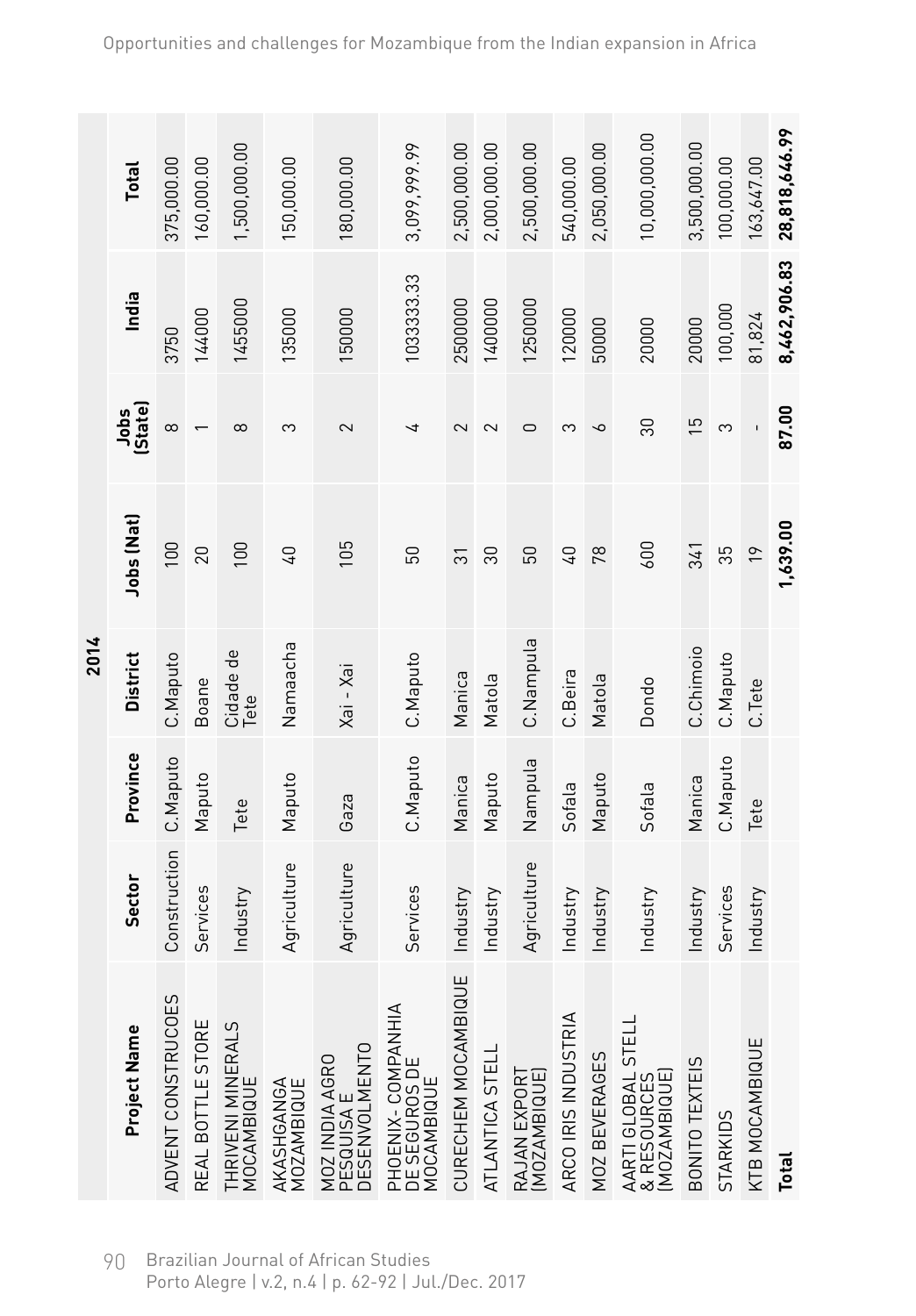|                   | Total           | 63,938,366.00             | ,000,000.00                | 64,938,366.00 |
|-------------------|-----------------|---------------------------|----------------------------|---------------|
|                   | India           | 31,969,183                | 1,000,000                  | 32,969,183.00 |
|                   | Jobs<br>(State) | $\overline{0}$            | $\frac{3}{2}$              | 73.00         |
|                   | Jobs<br>(Nat)   | 3227                      | 260                        | 3,487.00      |
| 2015 (I Semester) | District        | Mopeia                    | Maracuene                  |               |
|                   | Province        | Zambezia                  | Maputo                     |               |
|                   | Sector          | Agriculture               | Services                   |               |
|                   | Project Name    | OLAM MOCAMBIQUE-<br>ARROY | ANGELIQUE<br>INTERNATIONAL | <b>Total</b>  |